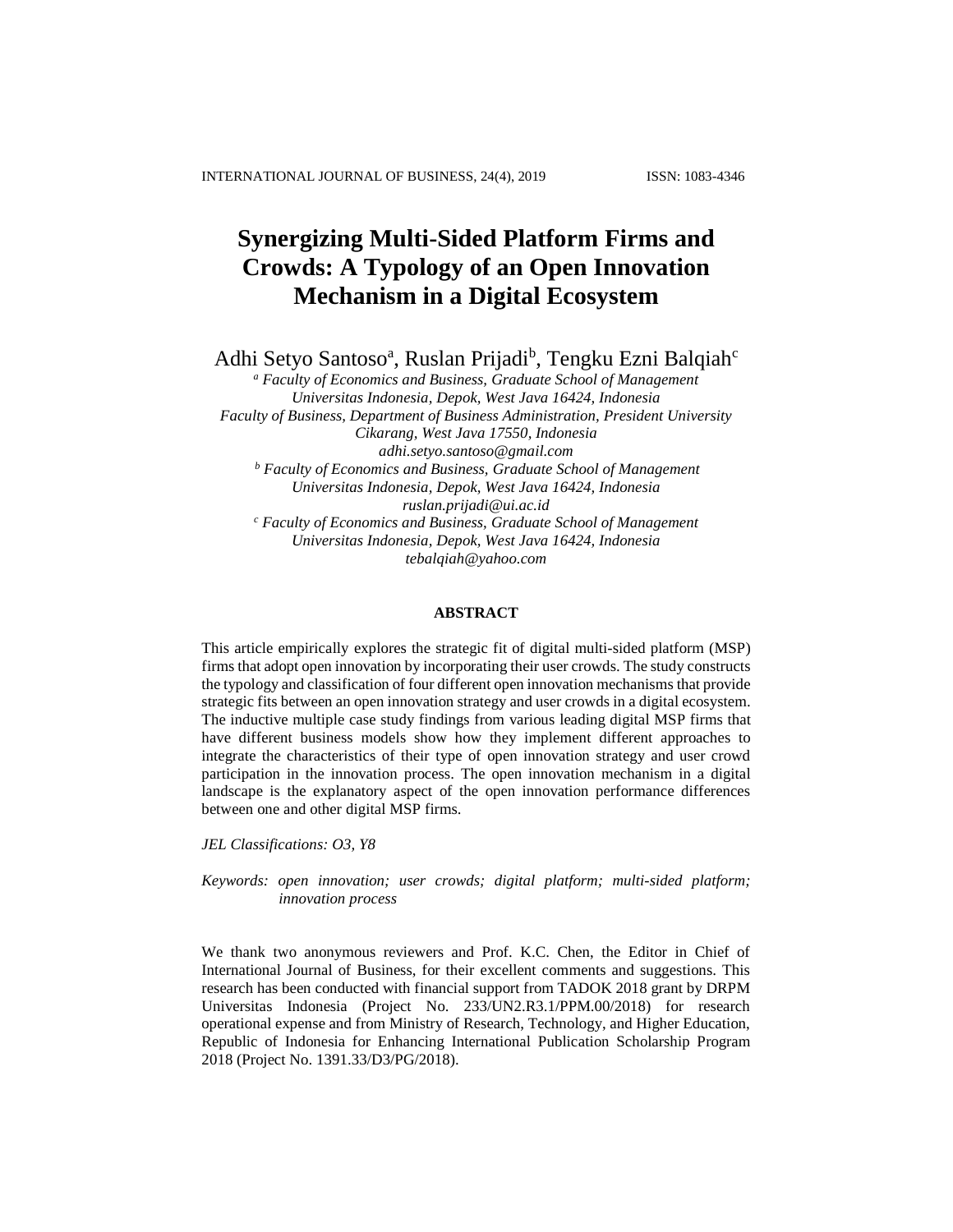#### **I. INTRODUCTION**

The state of the art open innovation in strategic management research consists of three approaches, including inbound open innovation, outbound open innovation, and coupled open innovation (Enkel, Gassman, and Chesbrough, 2009). The inbound open innovation process enhances the firm's knowledge base and innovativeness through integrating external knowledge sources from the supplier or customer. On the other hand, the outbound open innovation process includes earning profit through allocating the intellectual property (IP) to the market and letting the market use the IP for its own benefit. The combination of those two open innovation processes and the coupled process include the co-creation activities such as giving and taking IP with complementary partners through cooperation, alliances, joint ventures, and so on.

From the resource-based theory perspective, the emphasis of a platform ecosystem context in open innovation research has been rising along with the digital firm involvement in the crowds that leverage external resources. The digital firm itself may take the role as a multi-sided platform (MSP) that leverages its user crowds or performs as a complementor for conducting open innovation within the platform ecosystem. Famous examples of firms with these characteristics are Alibaba.com, Airbnb, Facebook, TripAdvisor.com, PayPal, and Go-Jek. In this case, MSP is defined as 'an organization that creates value primarily by enabling direct interactions between two (or more) distinct types of affiliated customers' (Hagiu and Wright, 2014, p. 7). On the other hand, the user crowds can be the individuals or organization that has a role in either the supplier-side of users or the buyer-side of that product or use the innovation, knowledge, or resources for their activities in the platform ecosystem (Hsieh and Wu, 2018). As a digital MSP, the firms have abundant user crowds that can be a source of innovation (Bogers, Afuah, and Bastian, 2010). On the other hand, as a complementor, the firm can initiate communitycoupled open innovation toward the digital MSP firm and other complementors (Stanko and Henard, 2017; Sims and Seidel, 2016). The digital MSP firms that grow significantly in the Internet era often operate in this setting. As digital MSP firms that create and own the platforms, their managers need to pay attention to their platform ecosystems that consist of the user crowds as their complementors as well as their customers who interact in many business activities. Meanwhile, the digital MSP firms also often use open innovation products for their main activities such as open source software or digital products operated within the MSP firms' platform ecosystems(Rindova and Yeow, 2016; Rindova et al., 2012). Based on those studies, it can be concluded that the concepts of inbound open innovation, outbound open innovation, as well as coupled open innovation are found in a platform ecosystem setting.

In a platform ecosystem setting, networks play important roles for the open innovation interaction mechanism (West and Bogers, 2014). For example, in some studies, there are discussions about creating effective networks or ecosystems (Rohrbeck, Holzle, and Gemunden, 2009; Brikinshaw, Bessant, and Delbridge, 2007). Furthermore, some scholars argue that firm innovative performance is determined by collaborative networks between firms (Zeng et al., 2010; Nieto and Santamaria, 2007). In digital MSP firm research, the network effect between the user crowds and other platform complementors perform an important role to enhance the user base that leads to resource accumulation, create a barrier to entry for the platform competitors, and even penetrate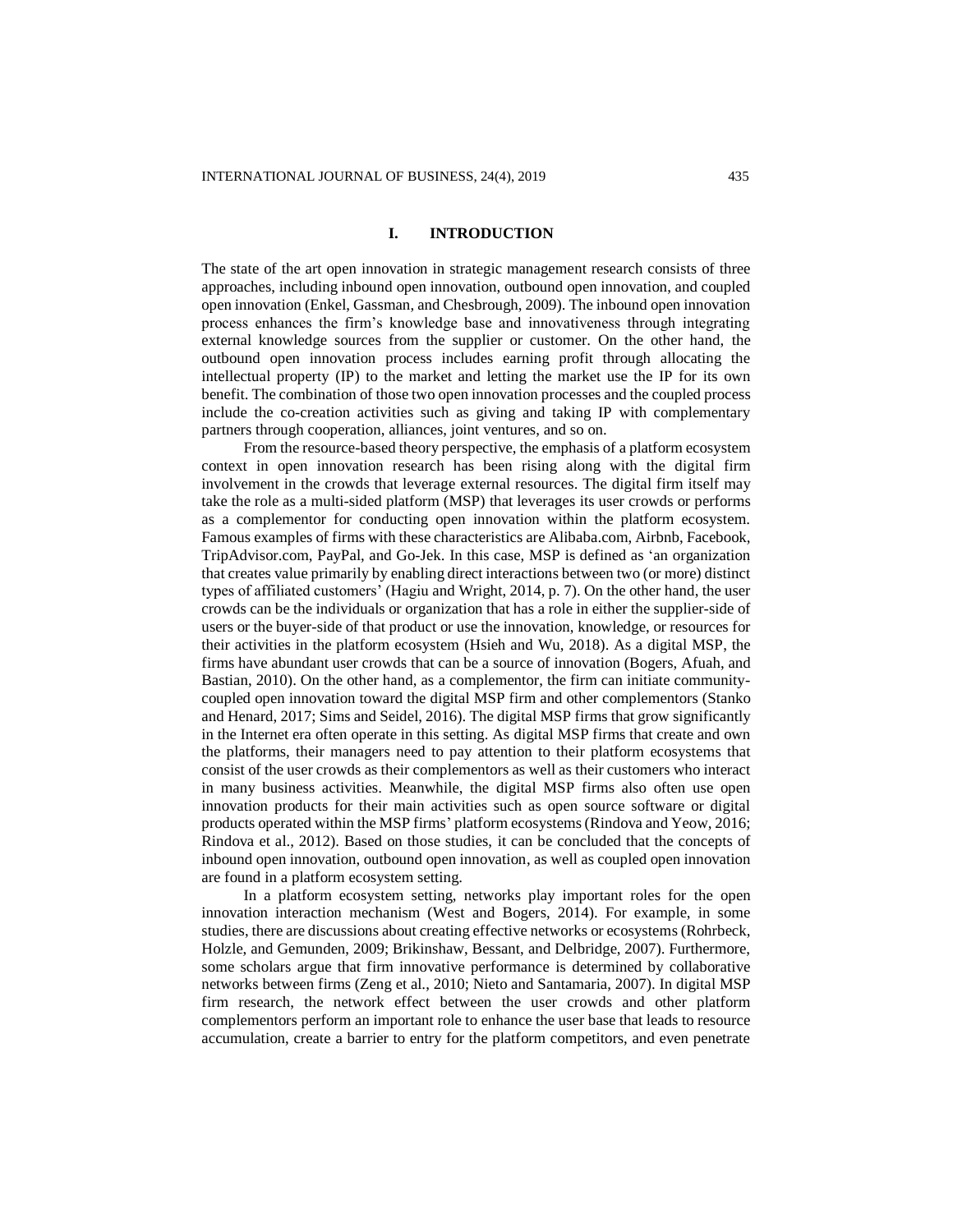and acquire the users from platform competitors (Eisenmann et al., 2011; Eisenmann et al., 2006; Van Parker and Alstyne, 2005).

Even though there is a rise in discussions of open innovation in a platform ecosystem setting, studies that explain why firms gain different benefits from the open innovation implementation are still limited (Saebi and Foss, 2015). Specifically, there are also no studies yet that examine the open innovation mechanism for digital MSP firms with their user crowds to achieve the desired open innovation outcome. A study by Saebi and Foss (2015) found that the business model design that fits with the open innovation strategy greatly affects the innovation performance. Therefore, in a platform setting, the open innovation mechanism, which has not been explored yet, can be a determinant factor for a digital MSP firm to produce high open innovation performance with its user crowds. This gap is addressed by investigating the typology of the open innovation mechanism in various digital MSP firm business models. The main objective of this research is to examine the strategic fit of the open innovation mechanism with an open innovation strategy type that is able to produce high open innovation performance for digital MSP firms. In order to achieve the research objective, the following research question is raised: How do digital MSP firms develop a strategic fit between the open innovation approach and a platform ecosystem environment? Therefore, this study contributes to the open innovation literature by enriching the open innovation process in a platform-based organization context.

#### **II. THEORETICAL DEVELOPMENT**

## **A. Open Innovation Strategy**

## **1. Open innovation**

Discussions about the open innovation role as a determinant factor of a firm's competitive advantage have strengthened the resource-based theory that has been increasingly popular in strategic management research for the past two decades. Initially, Gassman and Enkel (2004) coined the 'coupled open innovation' term as a combination of inbound and outbound knowledge flow from one organization to another organization. After a few decades, the concept was developed to be interactive coupled open innovation where two or more actors cooperatively develop products or knowledge beyond each organization's boundaries (Piller and West, 2014). The inbound open innovation process includes sourcing (non-monetary) and acquiring (monetary), while the outbound open innovation process includes revealing (non-monetary) and selling (monetary) (Dahlander and Gann, 2010). On the other hand, the mechanism of coupled open innovation includes alliances, an innovation ecosystem, inter-organizational collaboration, and networks (Stanko, Fisher, and Bogers, 2017). Mazzola, Bruccoleri, and Perrone (2012) summarized the coupled open innovation practices in the manufacturing industry to include co-patents, R&D alliances, and manufacturing alliances. In the FOSS industry, Sims and Seidel (2016) included intellectual property (source code) and assistance that are taken and given between the community members as coupled IO practices. In online communities, Piller et al. (2011) revealed that coupled open innovation practices can be performed through collaboration with customers to design the new products for them with a content-based user generated approach.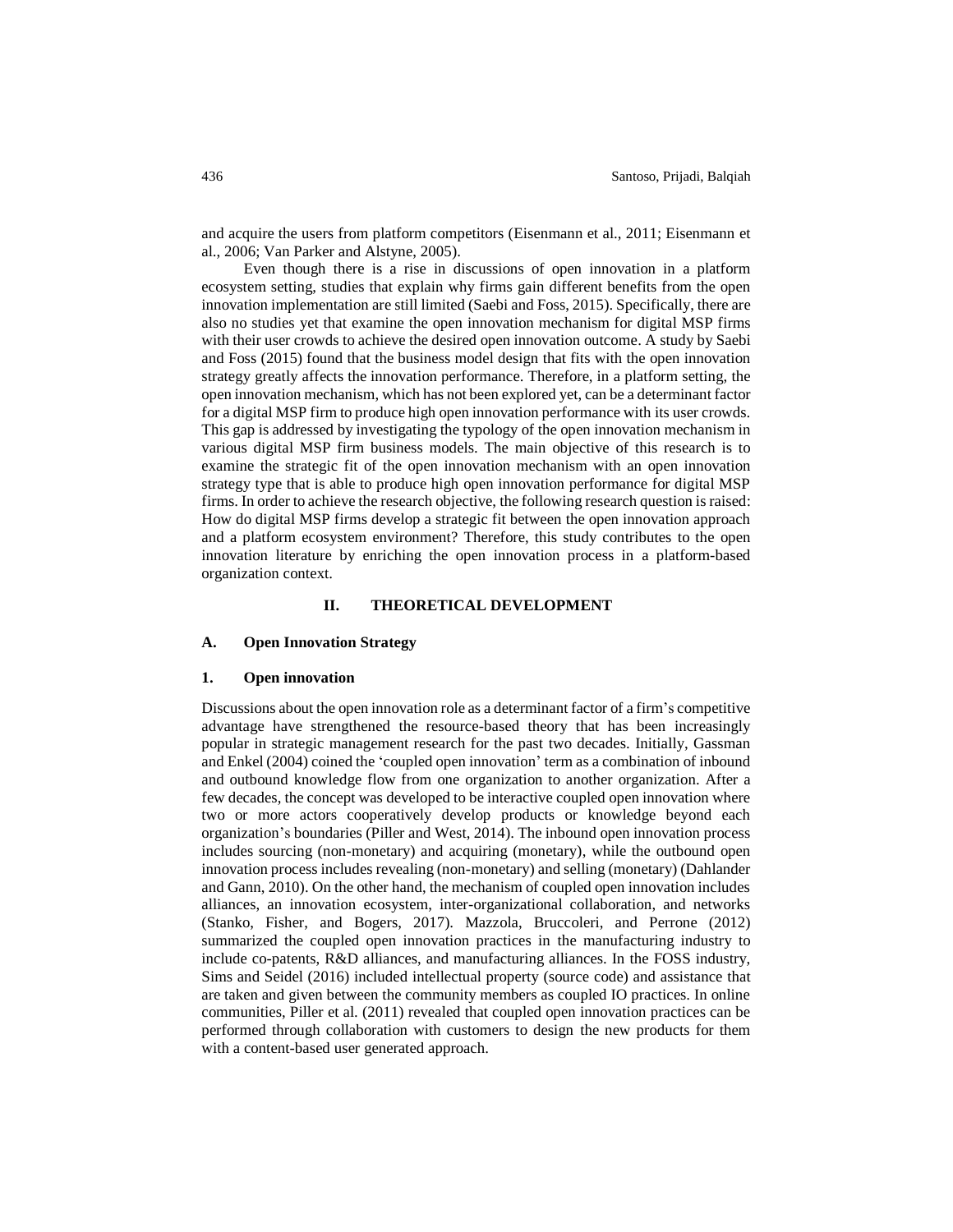#### **2. Crowds or community-based open innovation**

In open innovation literature, the external resources that can be utilized by MSP firms include crowds and communities (West and Sims, 2016). This conceptualization was coined by accumulating a high volume of user innovation into the firm innovation process and combining user innovation with the firm's open innovation strategy. Even though open innovation and user innovation have overlapping concepts, those theories have some contrasting perspectives (Piller and West, 2014). The open innovation that was coined by Chesbrough (2003) mostly uses firms (or R&D division) as the unit analysis. From this firm perspective, it has some key principles including the dispersion of knowledge beyond the firm, alignment of innovation with the firm's business model, and embracing the alternatives from both internal and external sources. Thus, mostly there are technological knowledge transfers between the firms and external resources with the form of IP or technological content that include patents as well as licensing contracts. On the other hand, 'user interface' (UI), coined by Von Hippel (1998), uses individual users as the unit of analysis of the research. These individual users have valuable sticky information, desire to solve their own problems that are related with the firm, and also use word-of-mouth to other users. Hence, there is valuable information about needs as well as idea transfers between the users and the firms or between users with the form such as free revealing information as well as creative common license.

For the other aspects, the motive for the open innovation actors is mostly related to monetary incentives, while the motive for the UI can be social incentives or self-use incentives. Thus, the key managerial decision in open innovation includes building an absorptive capacity and preparing the internal organization for open innovation adoption. In UI, the keys of managerial decision are identifying lead users and bridging them toward lead user innovation and also the coordination to keep them in the platform. The crowds and communities that are utilized in the coupled open innovation process, as a combination of open innovation and UI, are different in certain manners such as the collaboration reason for communities and problem-solving reason for crowds (West and Sims, 2016). While the phenomena studied for communities are mostly related with community practice, crowd phenomena are found within internal crowdsourcing and crowdfunding. However, the output for the MSP firms is similar. While communities can provide information, knowledge, or tangible goods, the crowds can create information or information goods for the MSP firms.

In coupled open innovation activities with the crowds or communities, especially using an online platform, Rayna and Striukova (2015) developed a matrix typology based on the input (differentiated or integrated) and output (mass or custom) of this co-creation process. The crowd involvement can create user manufacturing and crowd customization (differentiated input and custom output) as well as crowdfunding and crowdsourcing (differentiated input and mass output). On the other hand, communities can provide open source (integrated input and mass output). Another scholar (Schweisfurth et al., 2011) developed the coupled open innovation typology based on the free revealing model, including commons-based peer production (open content), user innovation networks (user generated content and user innovation communities), open source innovation (open source software, open design), and also crowdsourcing (idea competitions).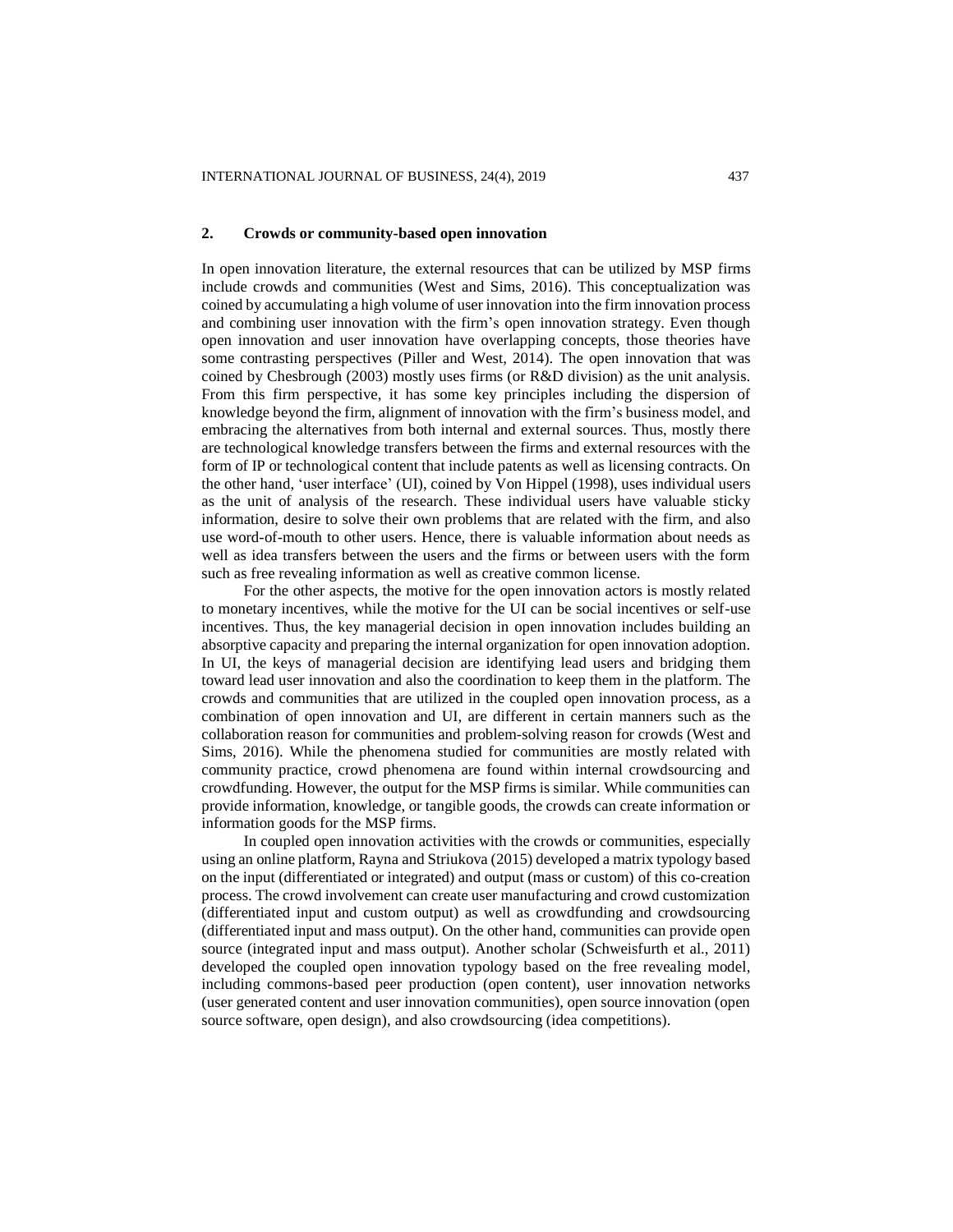# **3. Open platform strategy**

Contrary to the industrial organization economic perspective, the technology management perspective uses a platform as technological architecture with a focus on innovation from the supply side of the platform. Therefore, the value creation is developed from the economics of scope in innovation and supply. This condition is achieved when the cost to innovate products A and B is less than the cost to innovate both products separately (Bresnahan and Tratjenberg, 1995). It has coordination roles among innovators (complementors). In this perspective, the platform leaders open their interfaces to a certain degree with core and periphery modular component structures to facilitate the ecosystem innovation (Baldwin and Woodard, 2009; Baldwin and Clark, 2000). The complementors can use periphery components to conduct the innovation. One example is Google has 51 open APIs (in 2014) such as Google Maps that can be used for another device or platform complementor. This innovation strengthens the indirect effects between platform users and the complementors. Opening the system for complementors affects the innovation for the platform from distributed heterogeneous knowledge as well as broad accessible external capabilities (Chesbrough, 2003).

In a technology management perspective, Gawer (2014) also commented about the lack of an explanation about platform evolution since the innovation comes from a stable core architecture (Baldwin and Woodard, 2009). Furthermore, different from an industrial organization economics perspectives, platform competition is not well examined within this perspective. However, in a recent study, there is an exploration about how platform competition and platform innovation interact with each other. In a study about a mobile handheld platform, there is an inverted U-shape relationship between innovation performance and opening platform access related with the competition among complementors at a certain level (Boudreau, 2010; Boudreau, 2012). In a platform setting, the innovation performance is manifested as products/ services/ features/ content innovation (incremental innovation) or business model innovation (radical innovation) as well as the firm performance, such as sales or growth triggered by those types of innovation (Tien and Cheng, 2017; Crossan and Apaydin, 2010).

The discussion about various open innovation practices as the antecedents of innovation performance led to the following proposition being developed:

*Proposition 1: The adoption of an open innovation strategy in a digital MSP ecosystem can lead to high firm innovation performance.*

#### **B. Open Innovation Performance through Leveraging External Resources**

The notion about open innovation in existing studies cannot be separated from leveraging external resources as the source of innovation. These external resources include individuals, universities, suppliers, customers, or other entities outside the firm. In the early studies, the trigger to do external sourcing was emphasized on the motivation to improve efficiency through the economies of scale and to improve the access toward innovations. In further developments, as mentioned in the previous sub-section, in the recent years there is growing literature that discusses user innovation (von Hippel, 2005). There are various forms of user innovation about this conception, depending on the firm's involvement. The firm may present itself explicitly as the organizer for an innovation project such as the case in crowdsourcing (Jeppersen, Afuah, and Tucci, 2012; Lakhani, 2010) or co-creation (Piller and West, 2014; Prahalad and Ramaswamy, 2004). However,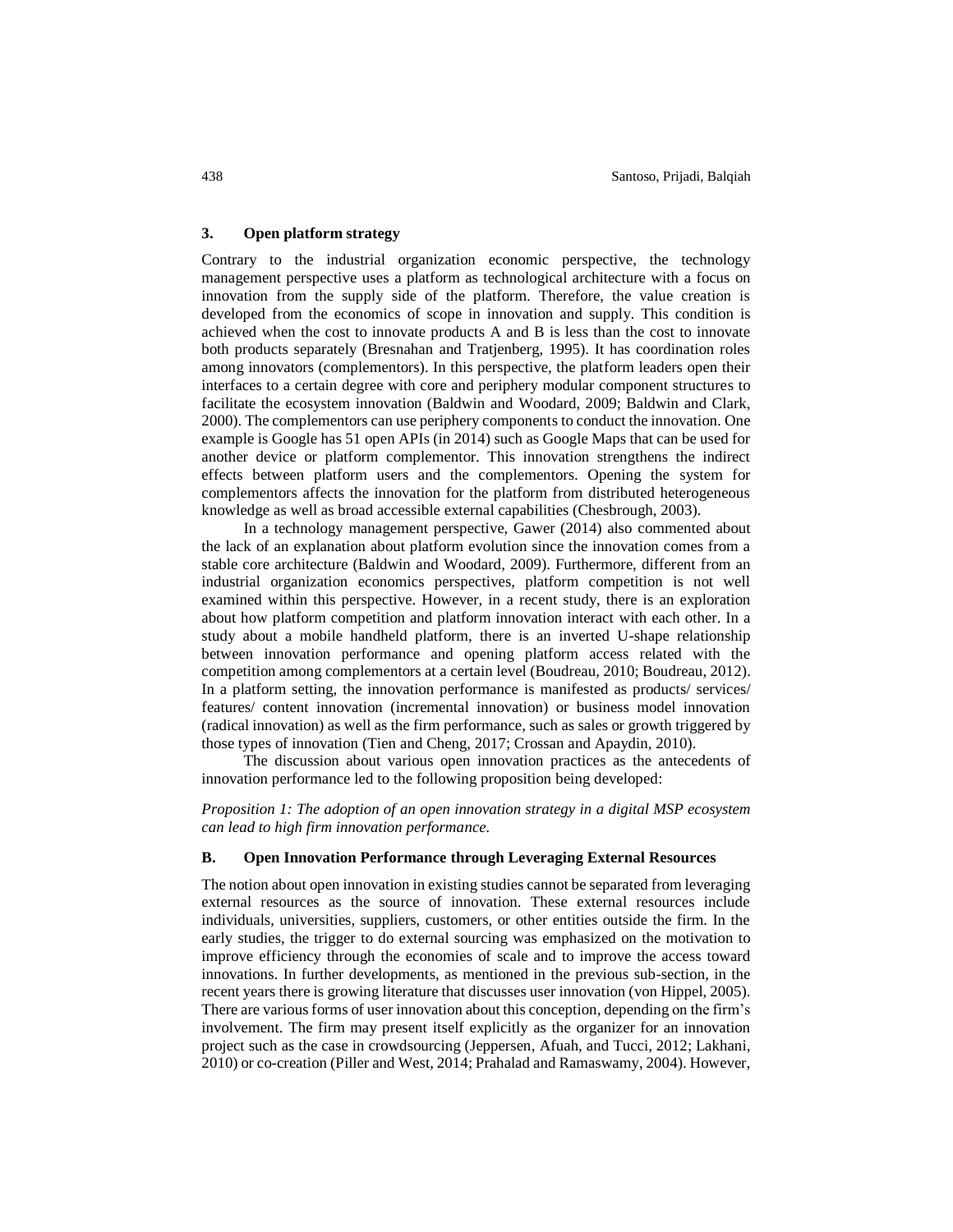the firm may be absent explicitly as well like in the case of FOSS (Von Hippel, 2007). Both conditions can contribute for the firm's benefit in certain settings since the interactions between the firm and crowds or communities or between peers can happen. From this point, West and Bogers (2014) summarized a sequential three-model step from the external innovation creation to commercialization for the customers that includes obtaining, integrating, and commercializing. They also added an interaction mechanism that is commonly present in the couple open innovation process.

# **1. Obtaining and interactions**

In the first stage of the open innovation process, the community management practice is discussed as a co-creation activity to acquire external knowledge or innovation through the platform.

#### **a. Crowds or community management practices**

As mentioned earlier, the open innovation practice extends the firm's boundaries through access to external resources that are beyond the internal organization. In industrial organization studies, the scholars noted that the firms are aware of the potential benefits in utilizing external resources from the community as a valuable asset. However, some mechanisms need to be prepared to unlock its potential (Dahlander and Wallin, 2006). The common mechanism to leverage the community as an external innovation source is opening the firm boundaries (Langner and Seidel, 2015; Parmentier and Mangematin, 2014; Teigland et al., 2014).

Previous studies also recorded the various community management practices with different outcomes. Langner and Seidel (2015) mentioned that the effort to influence community members' cognitive ability to feel a "dual-social identity" will sustain the knowledge flow to the firm. Developing the community innovation capacity through community boundary management logic (power, identity, competence, and transactional efficiency) can develop the firm's absorptive capacity as well (Teigland et al., 2014). These findings will be a starting point for the study to examine the role of the community management practice to conduct open innovation in an entrepreneurial firm when the initial absorptive capacity is low or absent.

#### **2. Integrating and interactions**

In the second stage of the open innovation process, the open innovation climate is discussed as the organizational culture for the integrating mechanism of external knowledge or innovation.

## **a. Open innovation climate**

Another perspective of the resource-based theory that is applied in open innovation research is about some concepts related with the organizational culture. The organizational culture contributes to the firm's competitive advantage since it is very difficult to be imitated by another competitor (Barney, 1986). The organizational culture in the open innovation practice is related with having acceptance and an open mind-set for leveraging an innovation that is not wholly created by the organization. Chesbrough (2011) mentioned that the important aspect is accepting a "not-invented-here" culture for the inbound open innovation process and the "not-selling-here" culture for the outbound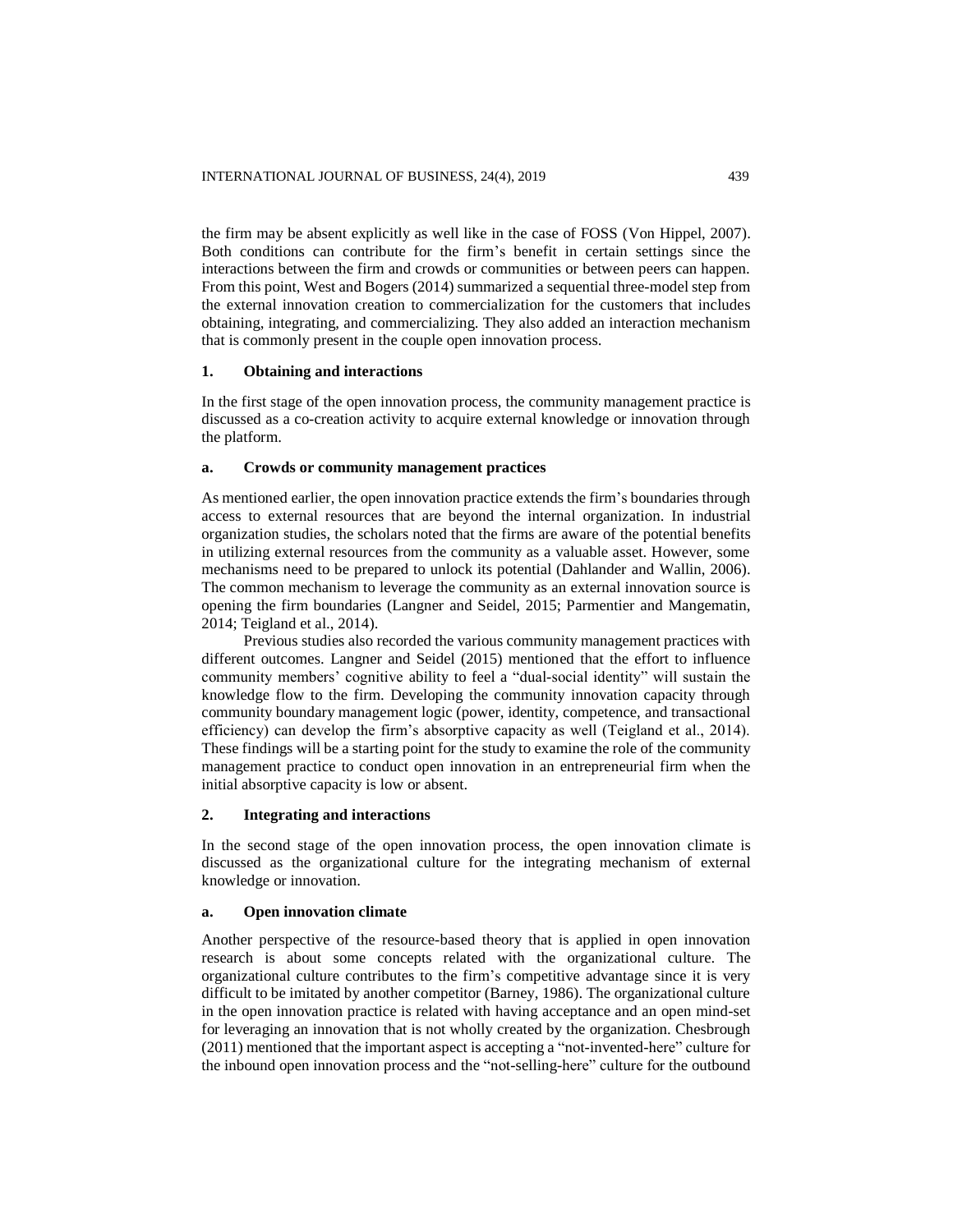open innovation process. In the open innovation process perspective, Remneland-Wikhamn and Wikhamn (2011) suggested to measure an open innovation climate as a deeper understanding of organizational culture that supports open innovation practices and implementations. An open innovation climate measures the innovativeness and flexibility, outward focus, and also reflexivity within the organization.

Since the past few decades, several strategic management and organizational behaviour scholars have defined the organizational climate in various terms including organizational environment reality with the scope of employee feelings and attitudes (Hansen et al., 2008), shared perceptions about organizational procedures and policies developed from the social interaction process (Charbonnier-Vioirin et al., 2010), or the organizational context of the individual actions (Baer and Frese, 2003). There is also a term about organizational climate related to innovation that supports the innovative behaviour (Cresspell and Hansen, 2008), encourages the learning, promotes idea expression and flexibility (Charbonnier-Voirin et al., 2010), enables proactiveness, supports persistence, and encourages self-starting behaviour of some work (Baer and Frase, 2003), and allows for risks to try new things (Choi et al., 2013). These climates are related to and support the innovativeness of the firm, and the innovativeness is related with the firm performance (Sethibe and Steyn, 2016).

## **3. Commercializing and interactions**

In the last stage of the open innovation process, innovation performance is often considered as the outcome from the open innovation process. However, the firm's absorptive capacity is also mentioned as the pre-condition of the open innovation practice (West and Bogers, 2014). In the platform setting, open innovation performance is strongly related with the crowds', communities', and complementors' involvement within the platform ecosystem. The platform dynamics from its ecosystem members may lead the platform to innovate the whole ecosystem. In this conception development, Gawer (2014) criticized the economic perspectives of the platform ecosystem for its static approach. The platforms are taken to be fixed and exogenous. There is no explanation about how and why the platform evolves. Furthermore, the supply side is not seen as complementors. Instead, it is considered as mere consumers from a demand-side perspective that do not perform an innovation. However, there are emerging studies that shift beyond static assumption by examining both demand-side users and supply side users (Eisenmann et al., 2009). In further research, the platform envelopment shows the scope change of the platform in a platform competition context through extending the functionality with shared user relationships (demand-side) and also shared components (supply-side) (Eisenmann et al., 2011).

## **a. Absorptive Capacity**

Absorptive capacity consists of several components including recognition capacity, assimilation capacity, and exploitation capacity in the organizational process within open innovation practices (Zobel, 2017). Assimilation capacity includes coordination, integration, and knowledge management processes. This conception is derived from the original absorptive capacity that is defined as the firm's ability to recognize and assimilate the value of new information as well as apply it for commercial purposes (Cohen and Levinthal, 1990). In a further development, Zahra and George (2002)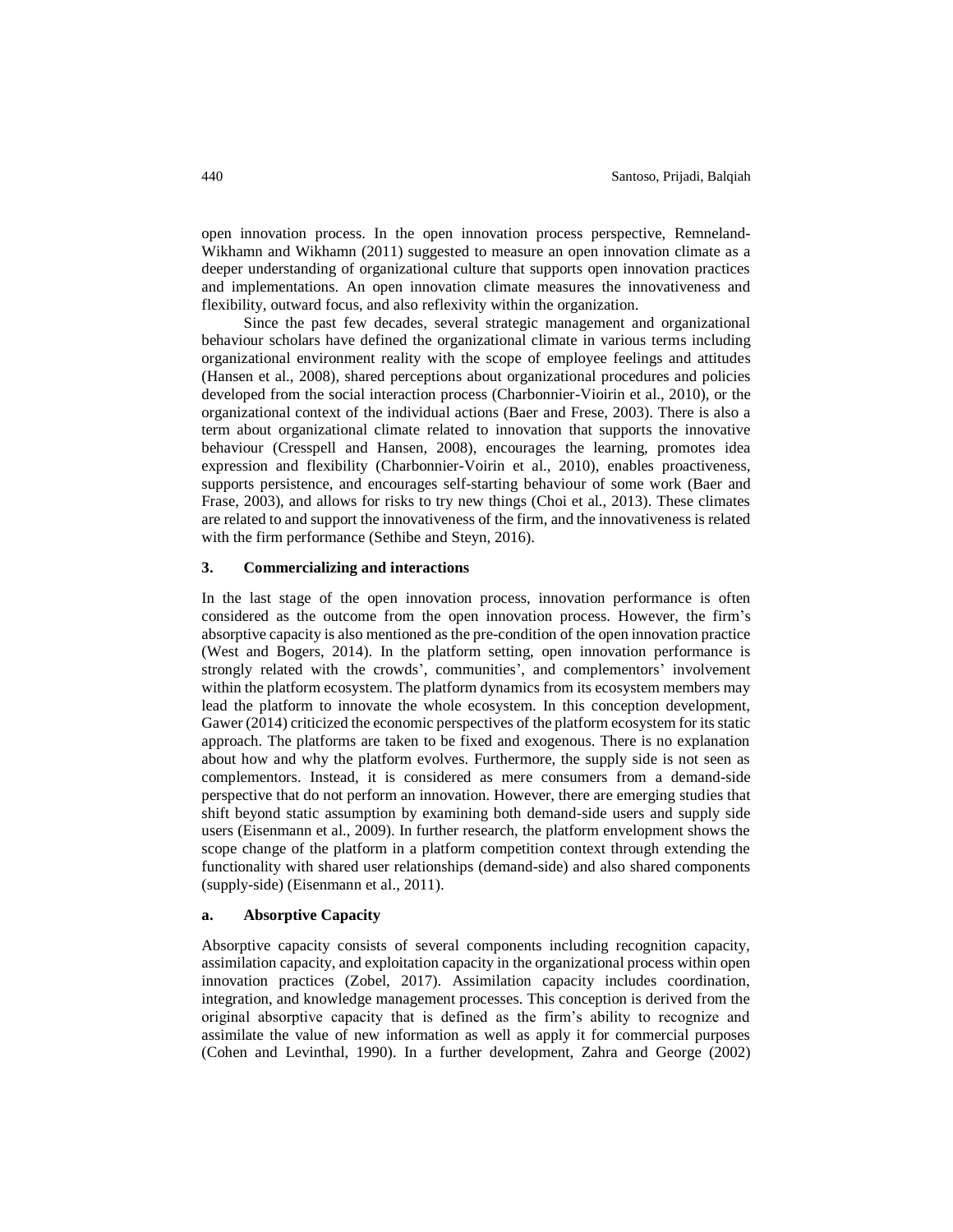reformulated the concept of absorptive capacity to explore other areas besides the R&D investment to develop the firm's absorptive capacity by defining two different absorptive capacities that include potential absorptive capacity and realized absorptive capacity. Potential absorptive capacity deals with acquiring and assimilating external knowledge. On the other hand, realized absorptive capacity deals with transforming the knowledge to develop and refine the routines through combining existing and new knowledge and also deals with exploitation capability to get the benefits from new products or services.

Consistent with the conception from Zahra and George (2002), open innovation implementation also requires certain dynamic capabilities to sense, seize, and reconfigure opportunities through the integration and orchestration of new and existing resources (Teece, 2007). One of the capabilities is an absorptive capacity to understand the possibilities and constraints of external knowledge that are related with the firm's own resources (Spithoven et al., 2010; Chesbrough, 2006, 2003). In a further development, Lichtenthaler and Lichtenthaler (2009) coined the term 'knowledge management capacity', a dynamic capability to manage the knowledge base over time that complements absorptive capacity in an open innovation framework. Knowledge management capacity consists of inventive capacity (internal exploration; generate and integrate), absorptive capacity (external exploration; acquire and assimilate), transformative capacity (internal retention; maintain and reactive), connective capacity (external retention; maintain and reactive), innovative capacity (internal exploitation; transmute and commercialize), and desorptive capacity (external exploitation, identity and transfer).

Based on the theoretical background about achieving open innovation performance through leveraging external resources that includes the interactions with the crowds, communities, and complementors, the following proposition is developed:

*Proposition 2: The open innovation mechanism that fits with the open innovation strategy can enhance the digital MSP firm innovation performance.*

The research framework about both propositions is presented in Figure 1.



## **III. METHODOLOGY**

As mentioned earlier, there is still a limited understanding about the open innovation mechanism in a digital MSP firm context. Therefore, an exploratory and inductive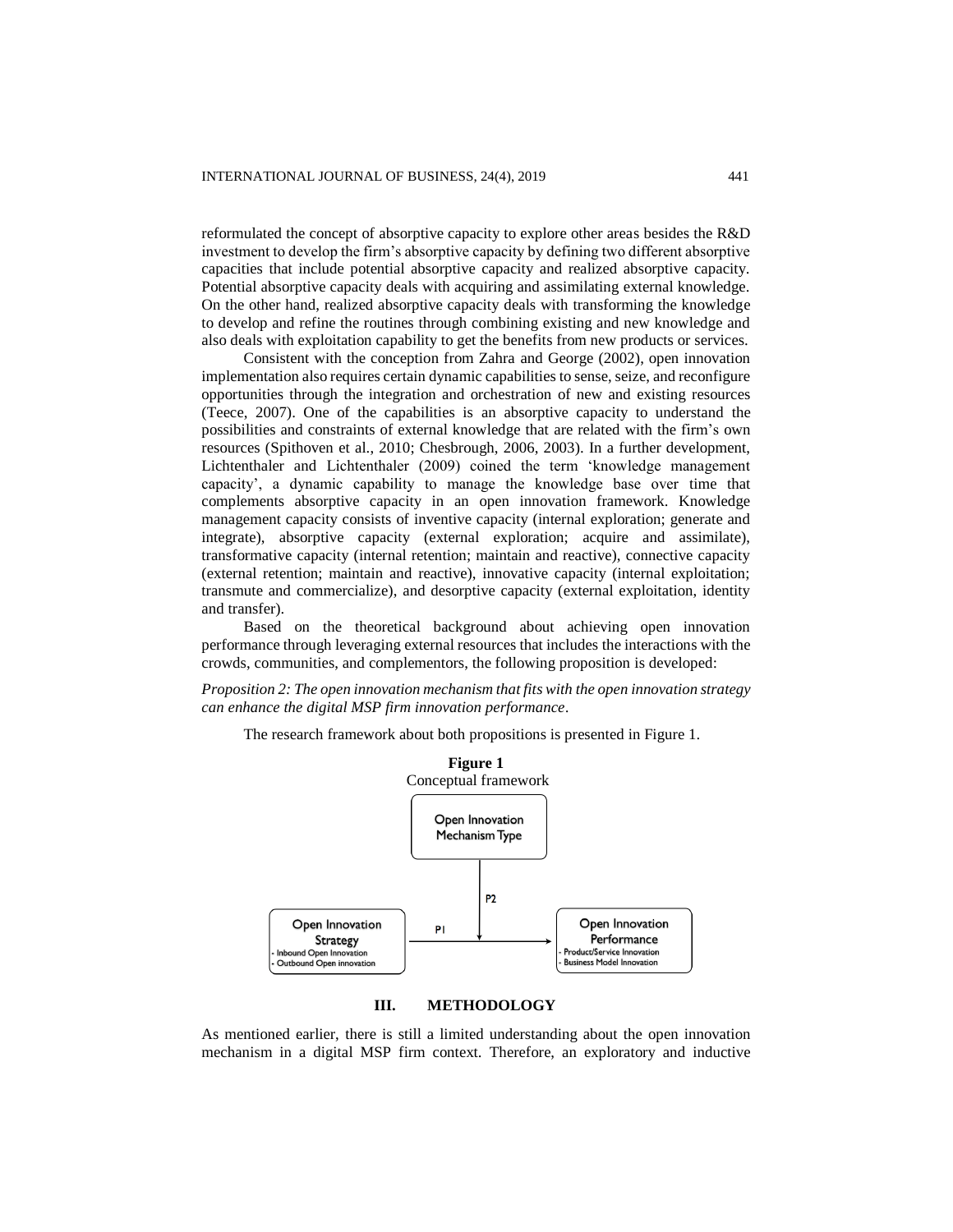multiple case study approach was used to analyze this nascent concept (Yin, 2009; Eisenhardt, 1989). These qualitative methods are suitable to explore the local context and situational constraints that present comprehensive perspectives about the phenomenon as well as to develop a theory (Yin, 2009; Eisenhardt and Graebner, 2007; Eisenhardt, 1989). Hence, they are relevant with the nature of this study that has an objective to classify and create a typology for the open innovation mechanism from various types of digital MSP firms.

In order to explore the open innovation mechanism type in a digital platform setting, in-depth interviews were conducted with the founders of Indonesian digital MSP firms that had different open platform activities. In this study context, emerging markets like Indonesia are relevant to assess the role of user crowds since there is significant growth of nascent entrepreneurs who rely on digital MSP firms for their businesses (Wiradinata, 2017). The list of digital MSP firms and their characteristics is presented in Table 1. The main criteria for the respondents are the digital MSP firms that implement either inbound or outbound open innovation strategies, and also incorporate their user crowds within those strategies. Furthermore, all of the respondents have shown remarkable open innovation performance through certain open innovation mechanisms in recent years.

In this qualitative research process, semi-structured interviews were carried out for around 1 hour and 30 minutes and then followed up with 3 informal meetings for about 30 minutes for each respondent. The interviews were recorded and transcribed with the respondents' approval. For the data triangulation and reliability purposes, the information that was retrieved from the interviews was checked with the firm's website, social media channels, online news, as well as the founder's quotes in some speeches. The results of these case studies are presented in the next section about the open innovation mechanism. In the case study analysis, other digital MSP firm examples were also added that had similar open innovation mechanisms with these 5 respondents to strengthen the typology and classification.

## **IV. CLASSIFYING PLATFORMS FOR THE OPEN INNOVATION MECHANISM**

# **A. External-to-Internal Knowledge or Resource Flow with "Passive" User Crowds' Participation in the Innovation Process**

The open platform activities in Platform A are mostly driven by the digital MSP start-up initiatives. Practically, the P2P renting business model uses the user crowds' resources to monetize the platform activities. The users rent unused items from other users mediated and facilitated by the platform. These resources become a significant growth engine for the platform and gives a substantial advantage over the other rental business models, especially those that rely on their own resources. Similar with marketplace-based e-commerce, the product varieties and the number of products are critical to attract more users to join the platform. The P2P rental business model helps the digital MSP firm to achieve these two conditions through the user crowds' participation. The rental business models that rely on their own items to serve their market will hardly match the resource growth of P2P rental business models since they need minimal capital to add to their inventory.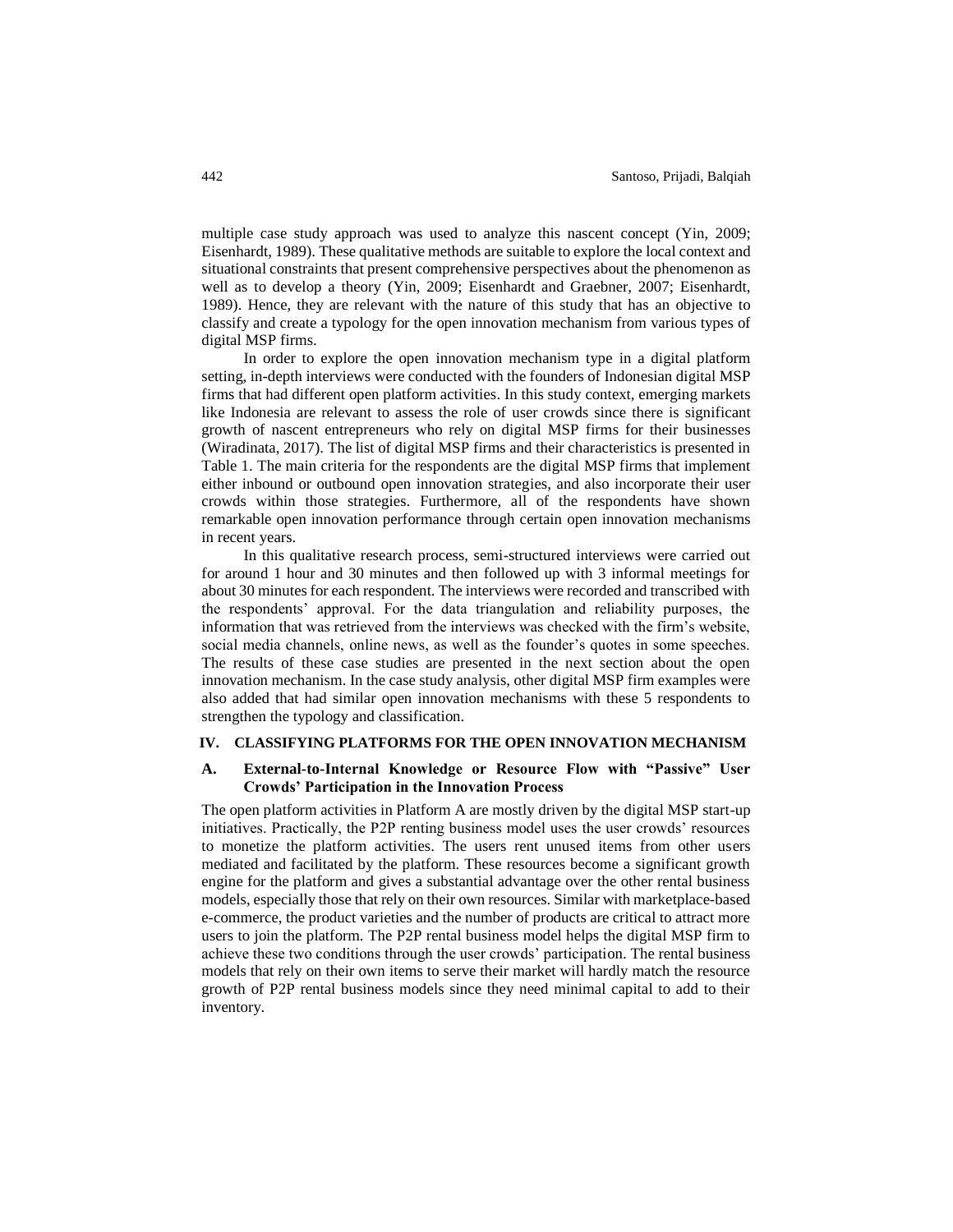INTERNATIONAL JOURNAL OF BUSINESS, 24(4), 2019 443

| Digital MSP      | <b>Funding Stages</b> | Number of        | <b>Business Model</b>           | <b>User Crowds</b>                         | <b>Open Platform Activities</b>                                                                                                                                       |
|------------------|-----------------------|------------------|---------------------------------|--------------------------------------------|-----------------------------------------------------------------------------------------------------------------------------------------------------------------------|
| <b>Firm Code</b> |                       | <b>Employees</b> | Domain                          |                                            |                                                                                                                                                                       |
| Platform A       | Non-funding           | 20               | Peer-to-Peer (P2P)<br>Renting   | Rental item<br>owners, user<br>communities | The digital MSP firm uses and monetizes the<br>resources from the user crowds and monetizes<br>it for another user                                                    |
| Platform B       | Seed                  | 50               | Crowdfunding                    | Campaigner,<br>beneficiary,<br>donor       | The user crowds create the crowdfunding<br>content in the digital MSP firm infrastructure<br>and attract the cross-side of the users to<br>participate                |
| Platform C       | Acquired              | 23               | Social media<br>platform        | User<br>communities.<br>food blogger       | The user crowds create the social media content<br>in the digital MSP firm infrastructure and<br>interact with the same-side of users                                 |
| Platform D       | Seed                  | 50               | Infrastructure<br>provider      | Kiosk owner                                | The digital MSP firm provides all of the<br>infrastructure needed and the crowd agents<br>monetize the infrastructure for their market                                |
| Platform E       | Non-funding           | 20               | Software-as-<br>Services (SaaS) | Rental<br>entrepreneurs'<br>communities    | The digital MSP firm provides a certain<br>technology and the user crowds combine the<br>platform technology with their services or<br>platform to serve their market |

**Table 1** Overview of digital MSP firms interviewed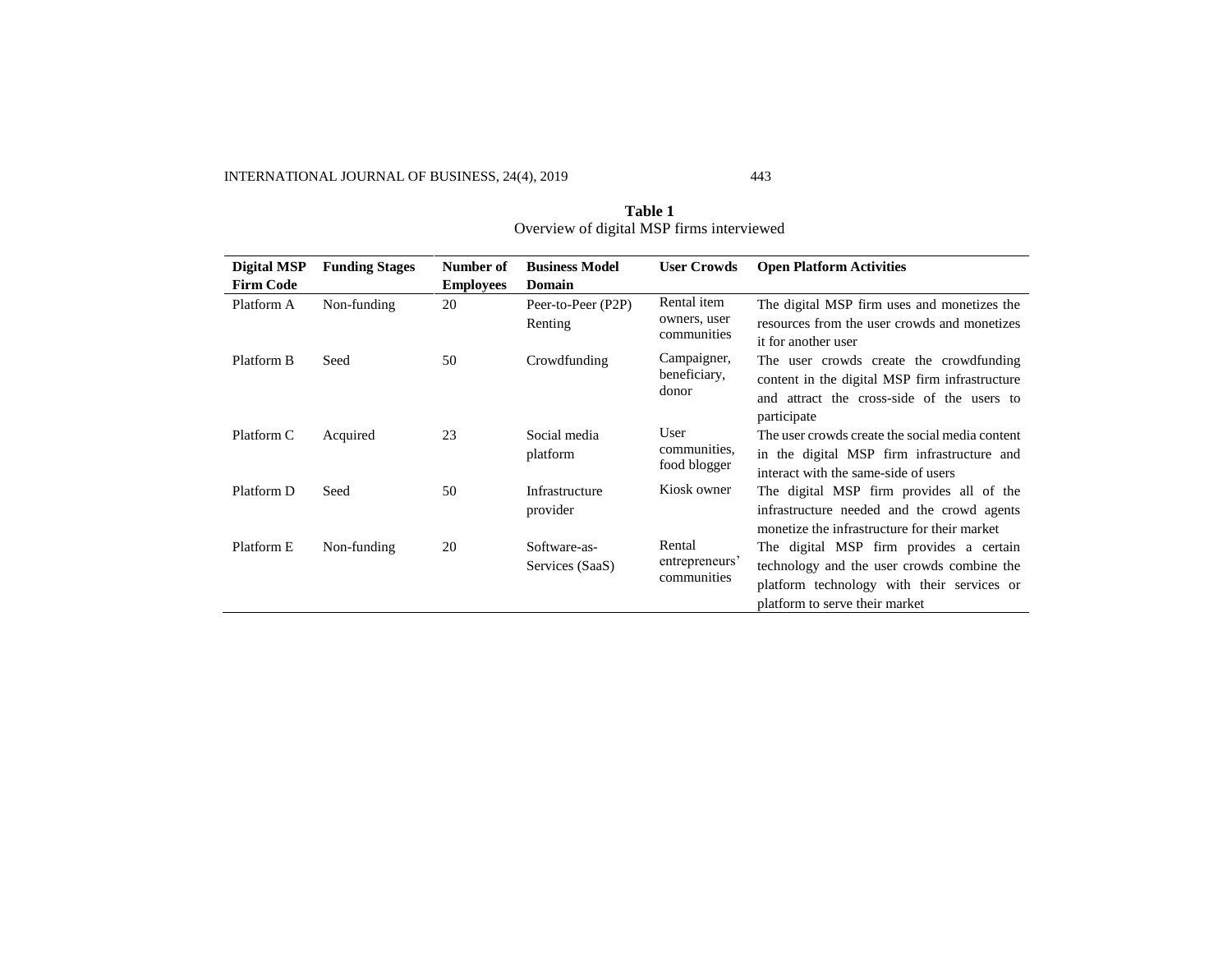In the open innovation process perspective, implementing P2P rental business models alone is not enough without an appropriate open platform strategy in the platform ecosystem context. In the Platform A case, the P2P rental business model is not their first business model. Platform A was founded as a conventional online rental business model that uses their own resources to serve their market. This organization has a decent crowd management practice through their service that makes them have high intensity of interactions and communication with the user crowds. From those interactions, Platform A noticed that there are many users who want to make use of their unused items, especially the short-term used goods such as baby products. Then, the firm came up with developing a P2P rental business model as a win-win solution between the digital MSP firm and the user crowds. The digital MSP firm has a scalable model and potential source to grow its resources as well as transactions while the user crowds utilize the economic incentives for renting their unused goods.

Another business model innovation from Platform A, a second-hand online selling platform for baby items, was also developed by using a similar innovation process. There were user segments who wanted to quickly sell their unused products as soon as possible in order to have more space in their homes. Based on this problem, Platform A developed a new business model on top of the existing infrastructure. The latest business model results show more than 30% of the overall Platform A revenue just after three months of operation.

A typical platform like Platform A tends to have high intensity of external knowledge and resource flow into the platform. Most of the initiatives come from a digital MSP firm. Therefore, the platform needs to have certain mechanisms that are able to scan the opportunities within the platform ecosystem and transform it into a relevant innovation, since the knowledge and resources are not ready to use. Instead, the flow comes in the form of the crowds' problem. For example, even though the P2P scheme provides many available resources to be acquired, the digital MSP firms need to find the user crowds' insight about suitable resources that can provide decent services for them. On the other hand, the user crowds are more "passive" in the platform ecosystem and use the digital MSP firm feature as it is. However, as the users, they have insights and knowledge that can be converted into opportunities and innovation later on by the digital MSP firm.

Another example of digital MSP firms that fit with this mechanism typology are P2P services (e.g., Go-Jek, Hip Car, Babyloania.com, ruangguru.com, Travelio) or financial technology platforms (e.g., iGrow, Taralite). In these digital MSP firms, the user crowds can use their resources such as vehicles, properties, or skills to serve the platform end customer without a significant uniqueness. As a result, their service is similar with other crowds and mostly the user crowds perform like outsource laborers or suppliers for the digital MSP firm.

# **B. External-to-Internal Knowledge or Resource Flow with "Active" User Crowds' Participation in the Innovation Process**

In this study, Platform B and Platform C are found to have similar types in terms of the user crowds' role. The growth of the platforms depends on the contributions of user crowds to create content that is able to attract either cross-side users or same-side users or both. Hence, it becomes a common challenge for this typical digital MSP firm to find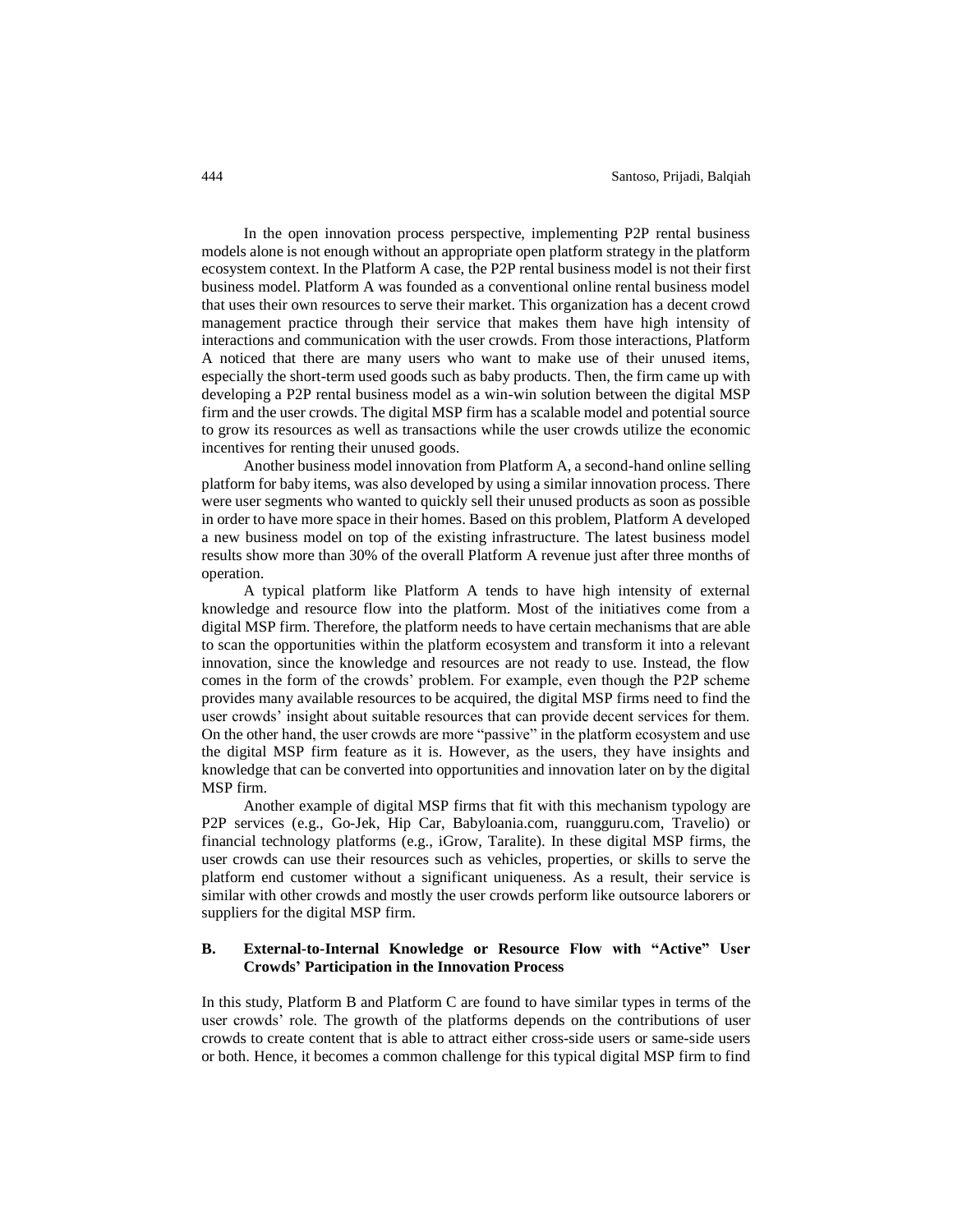a suitable content provider category for its platform settings. In the beginning, Platform B tried to adopt a famous crowdfunding platform in the world, kickstarter.com and gofundme, for a social movement. Platform B utilized a business model to facilitate the user crowds as campaigners who raised funds for their relatives or somebody who needed help. However, they struggled to generate growth of the platform in a different context. After experimenting with various social movement campaigns through different user crowd categories for about 2 years, Platform B found a user crowd social campaign category that provided significant growth for the platform and attracted promising donors to join the platform, a medical-related social campaign. Once the digital MSP firm found a categorization that brought it to a tipping point, it adjusted the platform features to maximize the medical-related social campaign contribution as a growth engine. For example, Platform B initiated a campaign led by doctors who treated patients with a financial burden. Furthermore, Platform B also created a spin-off company, an NGO, which helped the user crowds to raise enough funds from the donors for their campaign. Once the crowdfunding digital MSP firm achieved organic growth for certain user content categories, it could also drive the other categories to grow and attract the donors even for those with low growth rate previously.

A similar scenario also happened with Platform C. Platform C was founded as an e-commerce platform for user crowds to sell home-made food for the platform customers. However, they struggled to find enough buyer-side user crowds who wanted to purchase the food from supplier-side user crowds. As a result, the digital MSP firm had no substantial growth in the beginning. In order to enhance the interaction of both sides of the user crowds, Platform C initiated the new feature, a social media platform embedded within a home-made food e-commerce platform, which allowed the users to create and share food recipes. They had decent growth in the social media platform with high interactions where more users joined the platform to comment on the user-generated content about the food recipes and even modified the food recipes as well as posted the dishes afterwards. Nevertheless, the high-penetration social media platform still could not help the main business model, the homemade food e-commerce platform, to reach a decent growth rate. In the end, Platform C chose to abandon the homemade food ecommerce platform, even though it had invested many resources in this platform. Instead, it focused on developing the social media platform for food recipes as its main business. After several years, the platform got substantial growth and started to create a spin-off culinary-related company that strengthened the offline communities.

The Platform B and Platform C case studies show that the digital MSP firms need to develop a co-creation initiative that fits with user crowd activities within the platform's ecosystem, since they bring direct innovation, knowledge, and resources into the platform (inbound open innovation). Thus, the level of platform service quality also depends greatly on their user crowds. In this matter, simultaneous experiments are quite critical to do since user crowds bring various types of innovation that do not always fit with either the same-side of users or cross-side of users. This platform type commonly has a scalable growth after they are able to co-create an innovation that fits with certain categories of user crowds such as Platform B with a medical-related crowdfunding campaign and Platform C with a social media platform for food recipes. Further exploitation initiatives in certain innovation outcome categories through co-creation also need to be conducted to strengthen the platform growth.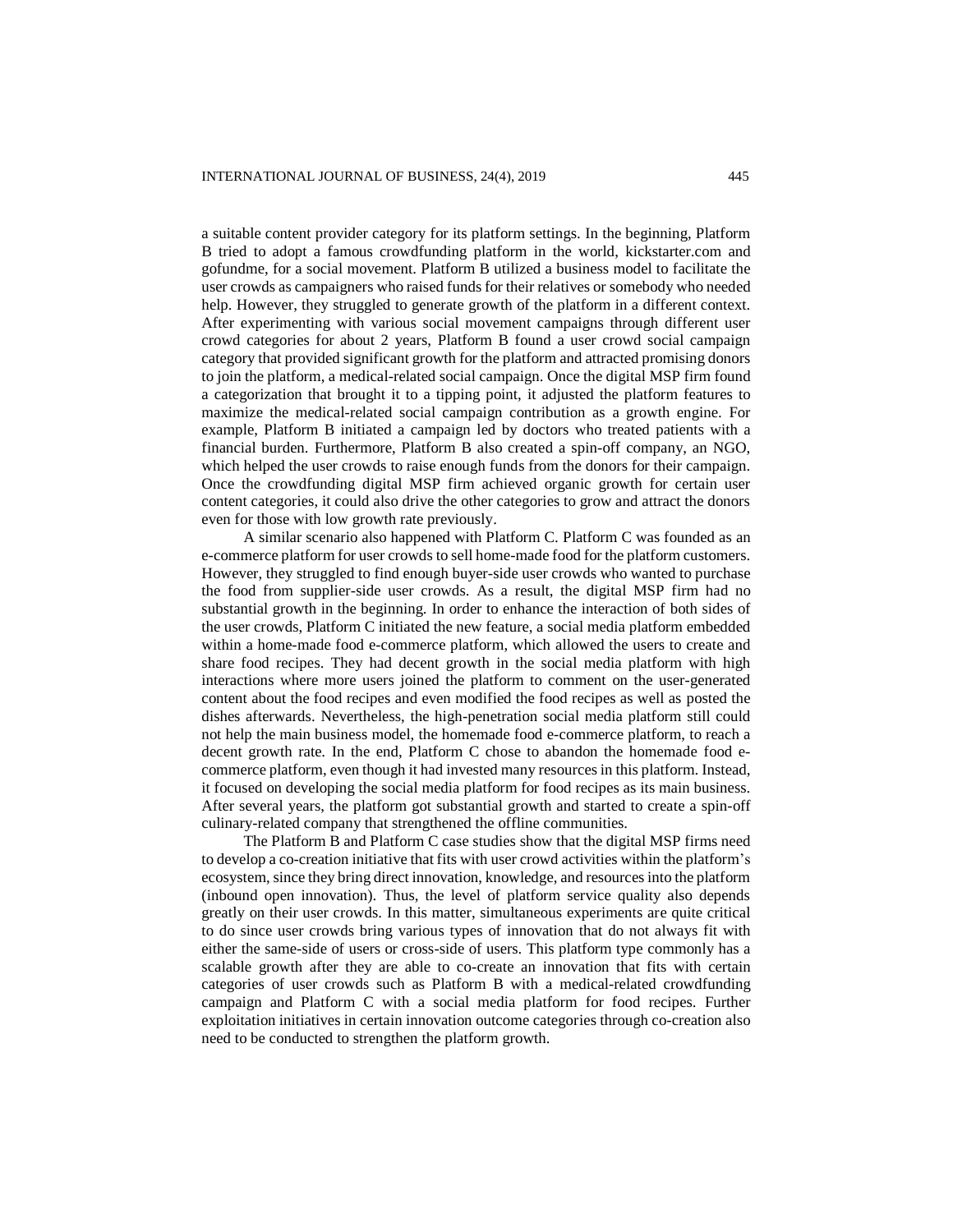Other examples of this platform type are marketplace-based e-commerce (e.g., Bukalapak, Tokopedia, Berrykitchen), digital media (e.g., IDN times, Cookpad), crowdsourcing (e.g., tees.co.id, sribu.com, Kitabisa.com), or inbound Software-as-Services/SaaS (e.g., jurnal.id). The products, content, or services in these digital MSP firms are the result of co-creation between the platform and user crowds with certain task allocations between them (Rayna and Striukova, 2015). For example, in marketplacebased e-commerce, the user crowds prepare or produce the high quality products and the platform handles the fulfilment. Similar with it, in the crowdsourcing business model, the user crowds offer their services or resources and then the platform handles all of the supporting system to deliver them to the end customers.

# **C. Internal-to-External Knowledge or Resource Flow with "Passive" User Crowds' Participation in the Innovation Process**

Different from the case studies mentioned above, in Platform D, the user crowds do not provide inbound knowledge, resources, or innovation flow to the platform. Instead, the user crowds have a role as the arms or agents of the digital MSP firms to reach their customers. The platform prepares end-to-end infrastructure, processes, as well as the product or service knowledge to be used by the user crowds. By using this approach, Platform D creates an innovative business model that is able to convert the traditional kiosks owned by the user crowds into smart-kiosks that have integrated supply chain management, digital retail technology, as well as coffee shop-like facilities such as a charging station, Wi-Fi, an LED TV, and also surveillance cameras for the customers to spend their time in these kiosks. This end-to-end infrastructure enables the user crowds to gain much more revenue compared to the micro-entrepreneurs who operate their traditional kiosks. Integrated supply chain management enables them to supply cheaper products with more variation for the smart-kiosks. Digital retail technology makes their operations more efficient. The coffee-shop like infrastructure attracts more customers to spend more time and money there. Since there are more customers to spend time there, the smart-kiosk user crowds also get more revenue from advertising through LED TVs. Up until this article was written, Platform D had successfully converted 1000 traditional kiosks into smart-kiosks with a decent revenue growth rate for each kiosk in less than one year.

There is a growing adoption of the platform with this type of business model such as lead-agent digital retail (e.g., Warung Pintar, Kioson, Dusdusan, Kido, Kidokado) and online-to-offline (O2O) e-commerce (e.g., Agen Tokopedia, Mitra Bukalapak). Since almost no inbound knowledge, innovation, or resources flow from the user crowds, the critical success of this platform is the acquired number of user crowds because this condition creates more probabilities to increase transactions. Thus, the common approach is the digital MSP firm puts its general end-to-end infrastructure system on top of the user crowds' resources to create value for both user crowds and their customers. This platform business model is also used by the leading e-commerce that has enormous capabilities in e-retailing as a scalable expansion strategy. This strategy has led the ecommerce to create an O2O e-commerce business model that has strong online and offline capabilities. For example, the O2O e-commerce put its end-to-end infrastructure system in tens of thousands of traditional kiosks that enable the kiosks' customers to purchase everything that is available on the existing e-commerce (Bukalapak, 2018).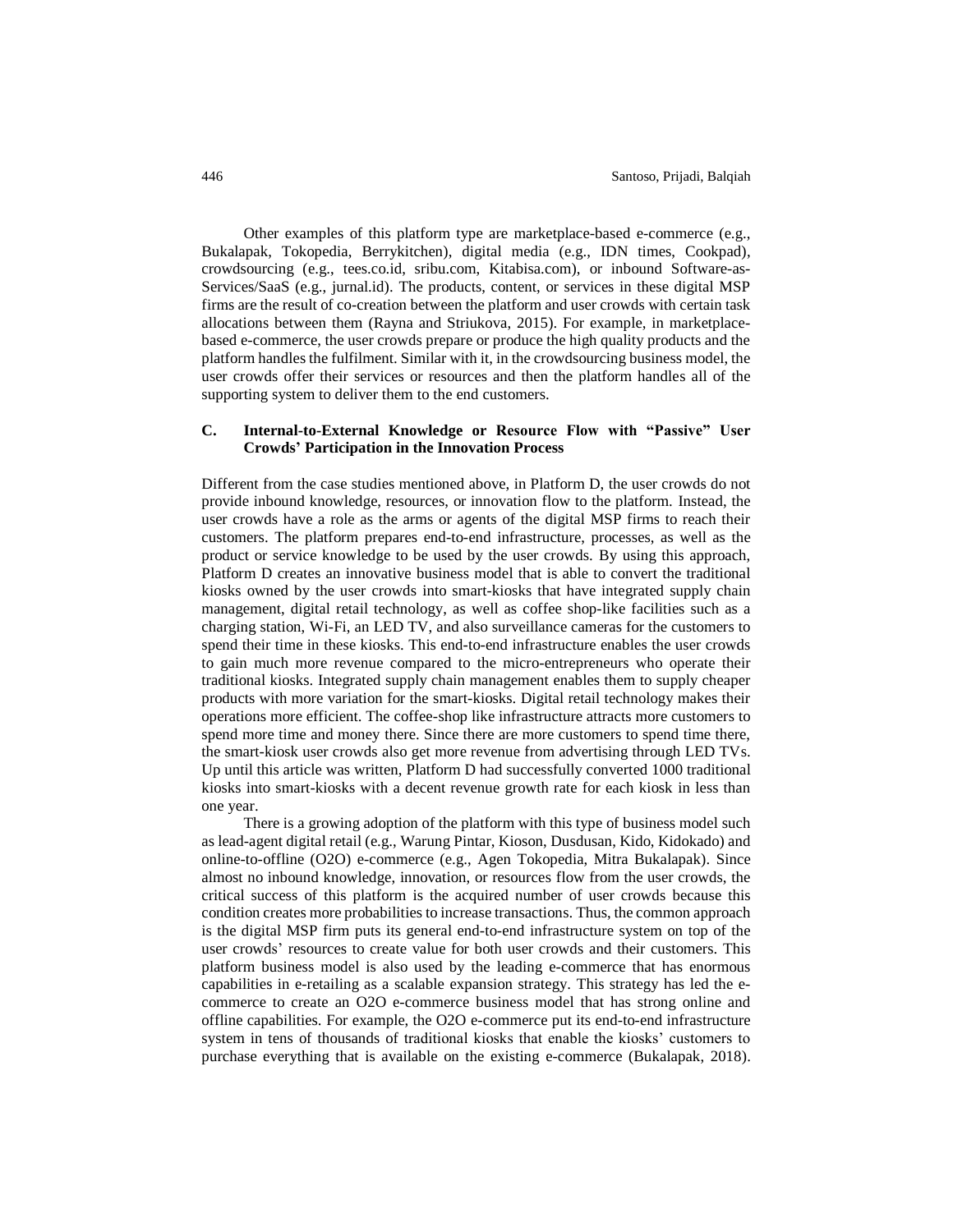Platform D in this case also has advantages in developing end-to-end infrastructure for the crowd users since the founders are venture capitalists who have close networks with cutting edge digital retail technology start-ups.

# **D. Internal-to-External Knowledge or Resource Flow with "Active" User Crowds' Participation in the Innovation Process**

Platform E was founded as a spin-off company of Platform A. Rental e-commerce, especially P2P renting, is considered as a new business model in the e-commerce sector. Therefore, the supporting system for both rental e-commerce and the P2P renting business model is not yet well developed. As the first mover in the online rental ecommerce landscape, Platform A experimented with a solution for its own problem in the new e-commerce sector without many benchmarks. Once the solution was fully developed into a ready-to-use innovation product, Platform A created Platform E to disseminate the innovation by utilizing a software-as-services (SaaS) approach to the other rental e-commerce players as the platform user crowds. An example of their SaaS is an e-commerce platform that is specialized for rental business operations. Then, the user crowds modified this infrastructure based on their rental business. In this case, the innovation drove the growth of both the user crowds and Platform E as well as the ecommerce rental industry as a whole, including Platform A.

This type of open innovation mechanism commonly solves certain core industry problems. The implementation can be seen as an expansion strategy of innovation products that previously were only used for one's own platform or as a third-party service for specific features that many players in the industry rarely develop on their own. Besides Platform E, another example of this type of platform includes a payment gateway (e.g., Midtrans API), third-party services (e.g., Tiket.com API, Mailtarget, JNE Online Booking, Kaskus API), or e-commerce infrastructure (e.g., Storelogy, Supersewa). The open application programming interface (API) in payment gateway helps the ecommerce player to accept various payment methods from their customers. The payment gateway digital MSP firm utilizes much effort to make these things happen such as coordinating and developing the application with a financial institution such as a bank or credit card issuer. In this situation, the e-commerce teams do not need to take care of all of the payment handling matters, so that they can focus on their core digital business.

For another example, third-party logistics services enable the e-commerce to offer instant delivery services that close the satisfaction gap between online and offline shopping (Santoso and Wahyuni, 2018). On the other hand, the third-party logistics services also get the substantial order growth from the e-commerce transactions. Therefore, the outbound knowledge, innovation, or resource flow from the digital MSP firm enables both user crowds and the platform itself to develop substantial innovation outcomes that they cannot do on their own. In this matter, the user crowds can be other leading digital MSP firms. Several leading e-commerce platforms also allow the user crowds to use their infrastructure through an Open API as well as combine it with the user crowds' services as an expansion strategy. For example, there are user crowds that created a tourism information website with the flight booking facilities from a leading travel booking platform Open API.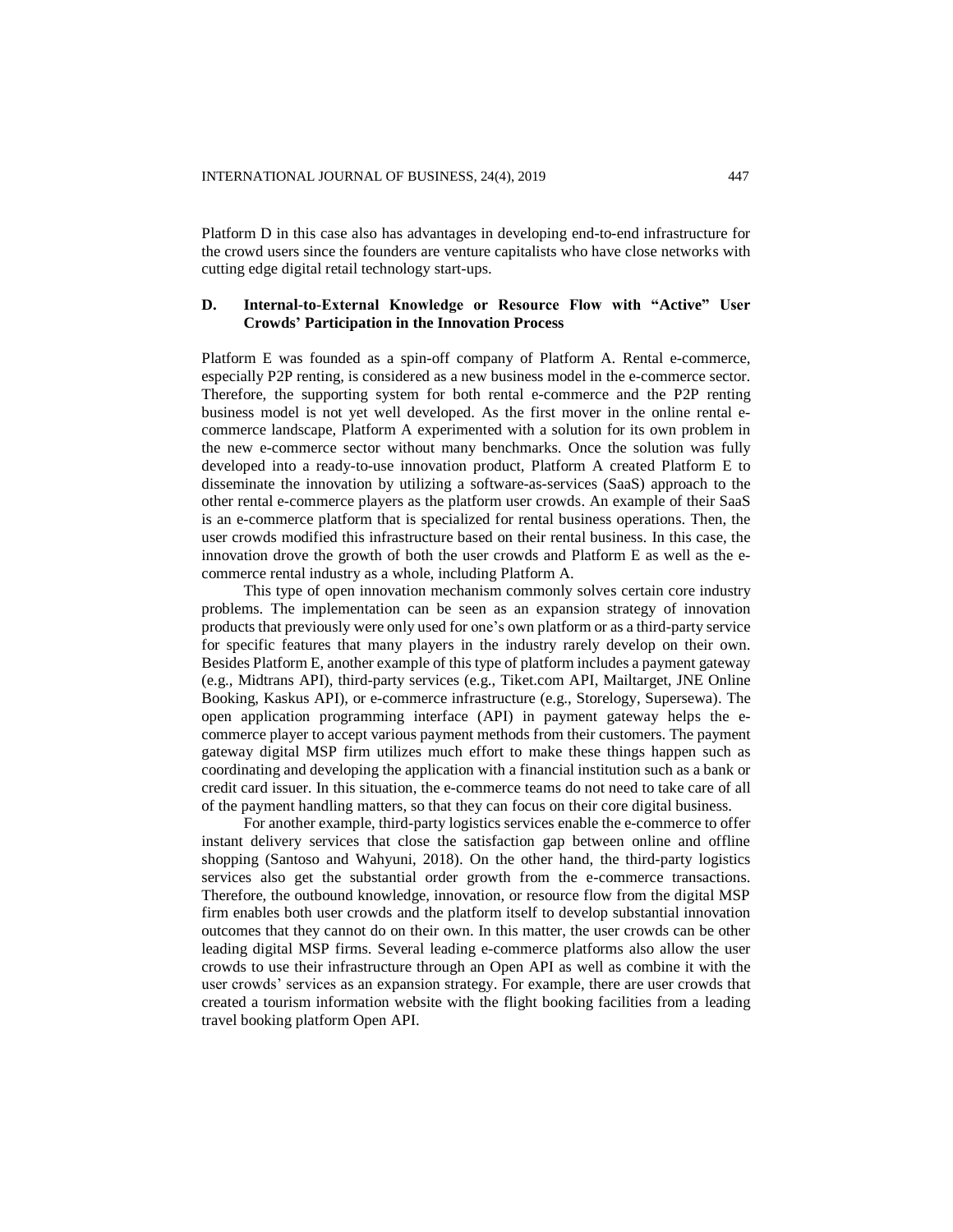#### **V. FINDINGS AND DISCUSSION**

The case study above with 5 interviewed digital MSP firms and other platforms with the same type of each category shows that digital MSP firms need to determine the fit open innovation mechanism based on the characteristics of the open innovation strategy and user crowds in their business model. In an open innovation strategy from the platform point of view, there are two possibilities of the knowledge, resource, or innovation flow. First, this flow can originate from the user crowds (external platform) into the core platform (inbound). Second, the digital MSP firms can also provide the innovation, knowledge, or resources to be utilized or modified by the user crowds (outbound). A different business model may also lead to different characteristics of the user crowds. For some business models, the user crowds can actively contribute to the innovation, knowledge, or resources directly, while in other business models, the user crowds cannot contribute to the content of the platform directly. By adopting Hsieh and Wu's (2018) concept regarding crowds' new product development (NPD) / new service development (NSD) capabilities, a relevance was found between the intensity of user crowds and the NPD/NSD capabilities. The user crowds that are active in either providing inbound knowledge, resource, or innovation flow or maximize the outbound innovation provided by the digital MSP firm need to have high NPD/NSD capabilities. On the other hand, the user crowds with low NPD/NSD capabilities can be utilized for the open platform business model that allow the user crowds to use the platform features as they are.

From both case study findings and crowds' NPD/NSD capabilities (Hsieh and Wu, 2018), four types of open innovation mechanismsfor digital MSP firms were categorized. The first type of this mechanism was conducted by a digital MSP firm that implemented an inbound open innovation strategy with low NPD/NSD capability user crowds. This type of platform needs to have intense interactions with the user crowds to scan the platform ecosystem environment and acquire the knowledge or resources needed from them to produce relevant innovation. This mechanism is often called market-based open innovation (Saebi and Foss, 2015). Hence, this open innovation mechanism is categorized into the listener platform mechanism. The second type of the open innovation mechanism is performed by the digital MSP firm that utilizes similar inbound open innovation strategy with the listener platform mechanism but also involves user crowds with high NPD/NSD capabilities. In this case, the digital MSP firm depends greatly on the user crowds since most of the innovation flow comes from them. The platform needs to co-create the innovation outcome with the user crowds that fit with either the sameside of user crowds or the cross-side of user crowds to ensure the platform growth. The supporting systems for co-creation also need to be explored and exploited to enable the user crowds to provide continuous substantial innovation flow for the platform to serve the customers. Therefore, this platform is categorized from an open innovation mechanism into a co-creation platform mechanism.

The third type of the open innovation mechanism is implemented by the digital MSP firm that uses an outbound open innovation strategy by incorporating user crowds with low NPD/NSD capabilities. In this case, the digital MSP firm needs to prepare an end-to-end infrastructure system that is ready to be used by the user crowds. The impact will be higher when the platform can put the infrastructure on top of the user crowds' resources and create a different value from them. The critical success factors of this mechanism are to produce an easy to use infrastructure system for user crowds and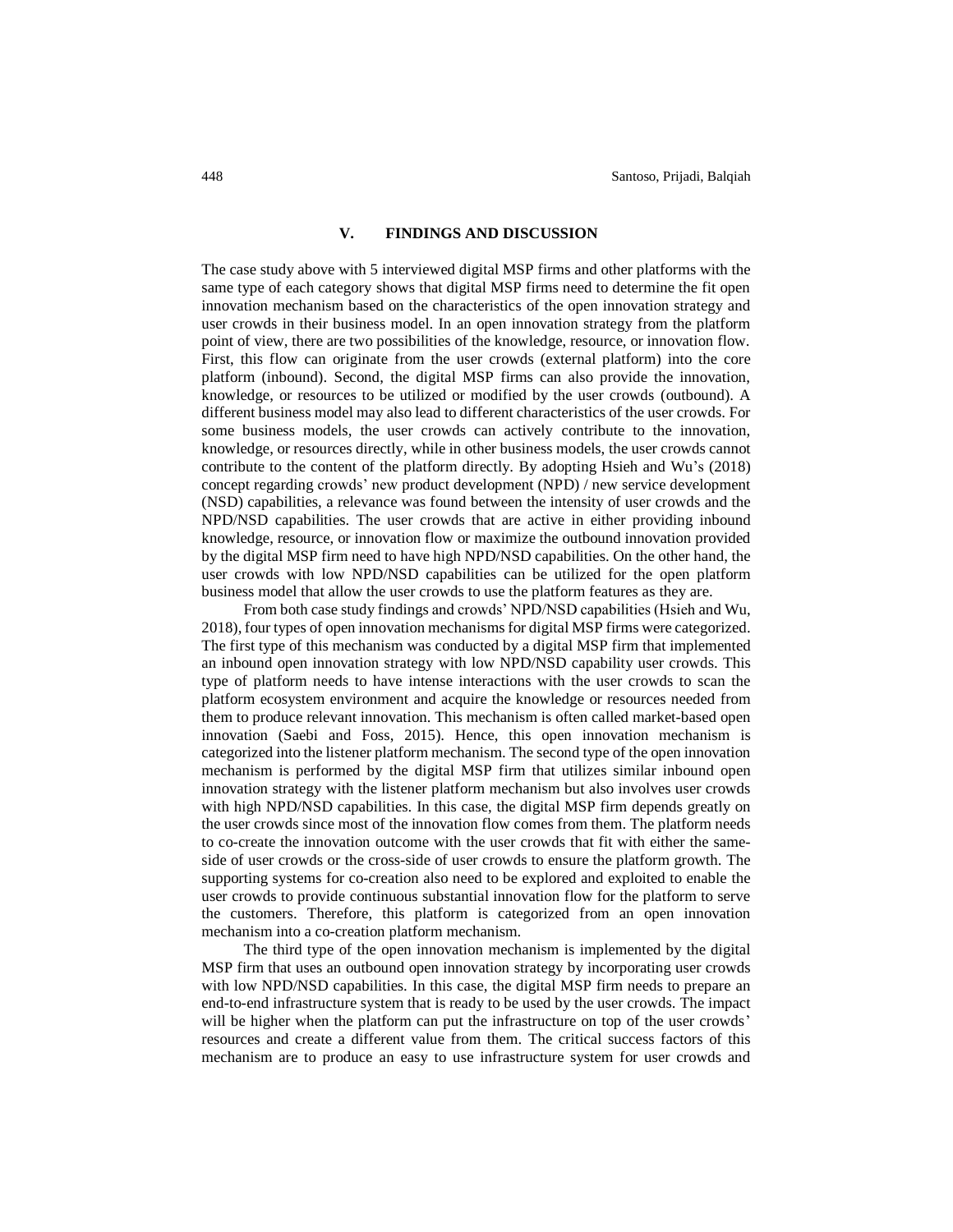acquire them in a scalable number to drive the transactions. Thus, this platform is categorized from an open innovation mechanism into a franchisor platform mechanism. Lastly, the fourth type of the open innovation mechanism is initiated by the digital MSP firm that uses an outbound open innovation strategy with the high NPD/NSD capability user crowds. This setting is suitable for the leading digital MSP firms that create an expansion strategy by enabling their infrastructure to be used and modified by the user crowds to serve their market. The combination between their infrastructure and the digital MSP firm outbound innovation flow can produce the emerging business model or innovation outcome for both parties that they cannot do on their own (Aitamurto and Lewis, 2013). Furthermore, this mechanism is effective when the outbound innovation flow can solve the core of the industry problem (Gawer and Cusumano, 2008). For this reason, this platform is categorized from an open innovation mechanism into a coring platform. This platform is presented as an open innovation mechanism typology into a matrix, as shown in Figure 2.

| <b>Figure 2</b>                                                                   |  |  |  |  |  |  |  |  |
|-----------------------------------------------------------------------------------|--|--|--|--|--|--|--|--|
| Typology of open innovation mechanisms and their examples of a firm-based digital |  |  |  |  |  |  |  |  |
| multi-sided platform                                                              |  |  |  |  |  |  |  |  |

| Innovation<br><b>Strategy</b> | <b>Open Innovation Mechanism</b><br><b>Type III: Franchisor Platform</b> |                                                                      | <b>Open Innovation Mechanism</b><br><b>Type IV: Coring</b>              |                     |  |  |
|-------------------------------|--------------------------------------------------------------------------|----------------------------------------------------------------------|-------------------------------------------------------------------------|---------------------|--|--|
|                               | Mitra Bukalapak                                                          | Kioson                                                               | <b>Midtrans API</b>                                                     | <b>Storelogy</b>    |  |  |
| Outhound                      | Agen Tokopedia                                                           | <b>Warung Pintar</b>                                                 | Tiket.com API                                                           | Mailtarget          |  |  |
|                               | Dusdusan.com<br>Kidokado                                                 |                                                                      | Kaskus API                                                              | Super Sewa          |  |  |
|                               | Kudo                                                                     |                                                                      | <b>INE Online Booking (IOB)</b>                                         |                     |  |  |
|                               |                                                                          | <b>Open Innovation Mechanism</b><br><b>Type I: Listener Platform</b> | <b>Open Innovation Mechanism</b><br><b>Type II: Co-Creator Platform</b> |                     |  |  |
|                               | Babyloania.com                                                           | <b>Travelio</b>                                                      | <b>Bukalapak</b>                                                        | Jurnal.id           |  |  |
| Inbound                       | Go-Jek                                                                   | <b>Hip Car</b>                                                       | Tokopedia                                                               | sribu.com           |  |  |
|                               | Ruangguru.com                                                            |                                                                      | Tees.co.id                                                              | <b>Berrykitchen</b> |  |  |
|                               | <b>Taralite</b>                                                          |                                                                      | Kitabisa.com                                                            | CookPad             |  |  |
|                               | iGrow                                                                    |                                                                      | <b>IDN Media</b>                                                        |                     |  |  |
|                               | High<br>Low<br><b>User Crowds NPD/NSD Capability</b>                     |                                                                      |                                                                         |                     |  |  |

#### **VI. CONCLUSION**

The typology and classification of the open innovation mechanism in the digital MSP firm context provides the contribution of a strategic fit in an open innovation practice between the platforms' open innovation strategy and their user crowds. Furthermore, this study also emphasizes the manifestation of the open innovation practice that is still rarely discussed in a digital MSP firm setting, since the majority of open innovation research presents the mechanism in R&D based manufacturing (Bogers et al., 2017). The findings in this study show that various MSP business models lead a platform to develop different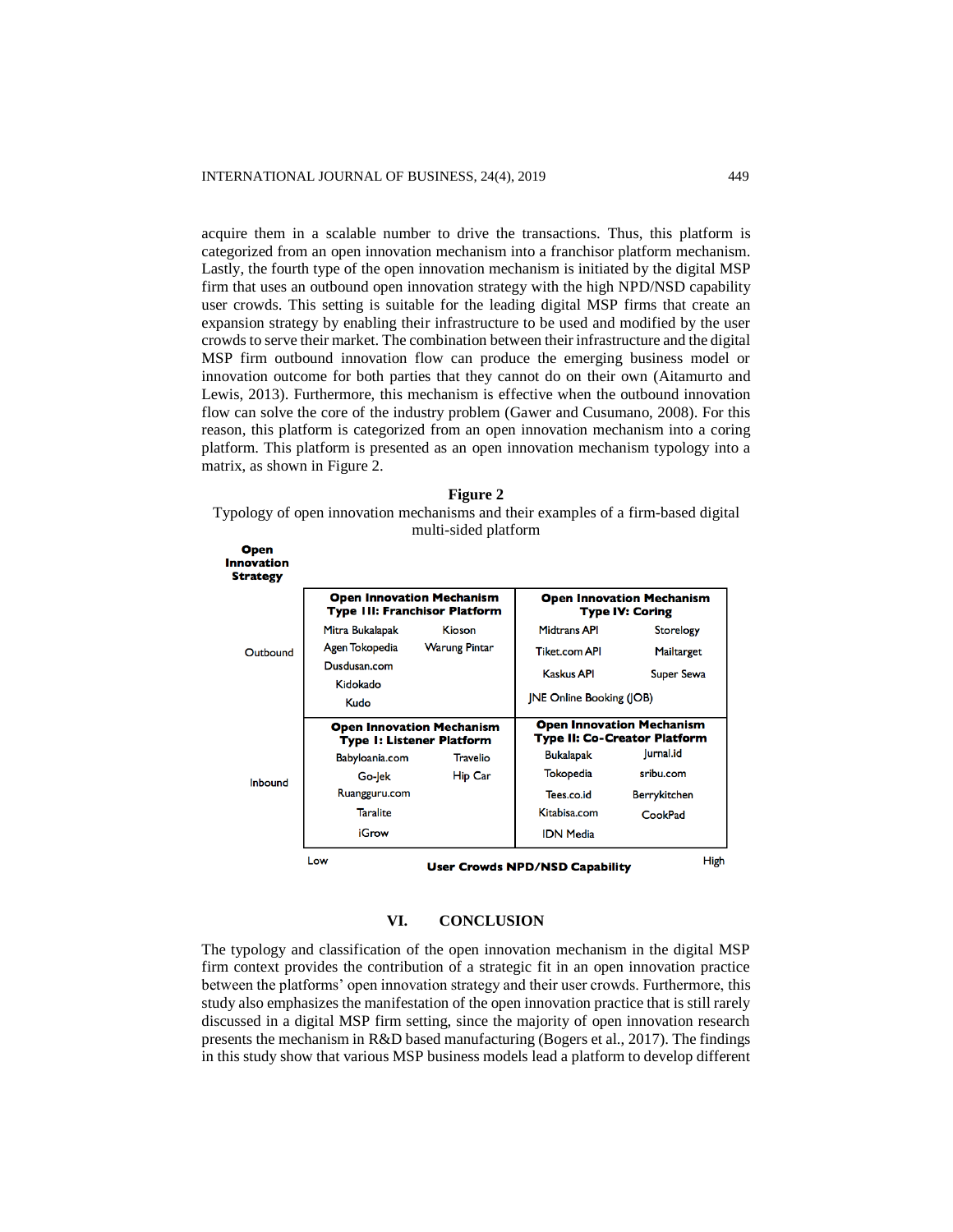open innovation mechanisms ranging from listener, co-creator, franchisor, as well as coring. These different mechanisms explain the different firms' open innovation performance, as mentioned by Saebi and Foss (2015). The digital MSP firms with a strategic fit in this mechanism are more likely to achieve decent innovation performance compared to those which have not adjusted their approach in a platform ecosystem setting. For this reason, the typology and classification of the open innovation mechanism in this study suggests some theoretical implications for future research.

First, a digital MSP firm can have the role as both an MSP firm itself and user crowds. For example, P2P online transportation companies can be an MSP firm when they provide their main service, but they take a role as user crowds when they support the same day delivery for an e-commerce platform (Santoso and Wahyuni, 2018). Since both roles need different open innovation mechanisms in the platform ecosystem, how the digital MSP firms develop the capabilities to perform both mechanisms need to be explored. Second, since there are digital MSP firm business models that perform both outbound and inbound innovation in a platform ecosystem (Sims and Seidel, 2016), there is a need to study about whether there is an intersection of knowledge, resource, and innovation flow itself that enable the platform to do both an open innovation strategy with a strategic fit mechanism.

Lastly, this study also promotes the managerial implications for the digital MSP firm managers. While one of the critical success factors for the platform growth are the creation network effect between the digital MSP firm and user crowds or between fellow user crowds within the platform ecosystem (Van Alstyne et al., 2016), the case study in this research shows that the open innovation mechanisms for each type of platform business model trigger the network effect itself. Therefore, besides choosing one or more open innovation mechanism from the typology and classification above that fit with the platform business model, the managers also need to prepare some initiatives, such as create official communities with frequent activities, visit the users when they conduct relevant activities, co-create initiatives, conduct the intense communication and analyze it afterwards, invite them to the digital MSP firm office, befriend digital ecosystem members, and hire the staff from the communities. These initiatives not only help the platform to find a suitable open innovation mechanism, but they also drive the sustainable knowledge flow from the user crowds to the platform (Langner and Seidel, 2015).

## **REFERENCES**

- Aitamurto, T., and S.C. Lewis, 2013, "Open Innovation in Digital Journalism: Examining the Impact of Open APIs at Four News Organizations." *New Media and Society*, *15*(2), 314-331.
- Afuah, A., and C.L. Tucci, 2012, "Crowdsourcing as a Solution to Distant Search." *Academy of Management Review*, *37*(3), 355-375.
- Baer, M., and M. Frese, 2003, "Innovation is Not Enough: Climates for Initiative and Psychological Safety, Process Innovations, and Firm Performance," *Journal of Organizational Behavior: The International Journal of Industrial, Occupational and Organizational Psychology and Behavior*, *24*(1), 45-68.
- Baldwin, C.Y., and C.J. Woodard, 2009, "The Architecture of Platforms: A Unified View," *Platforms, Markets and Innovation*, 19-44.
- Baldwin, C.Y., and K.B. Clark, 2000, *Design Rules: The Power of Modularity* (Vol. 1), MIT press.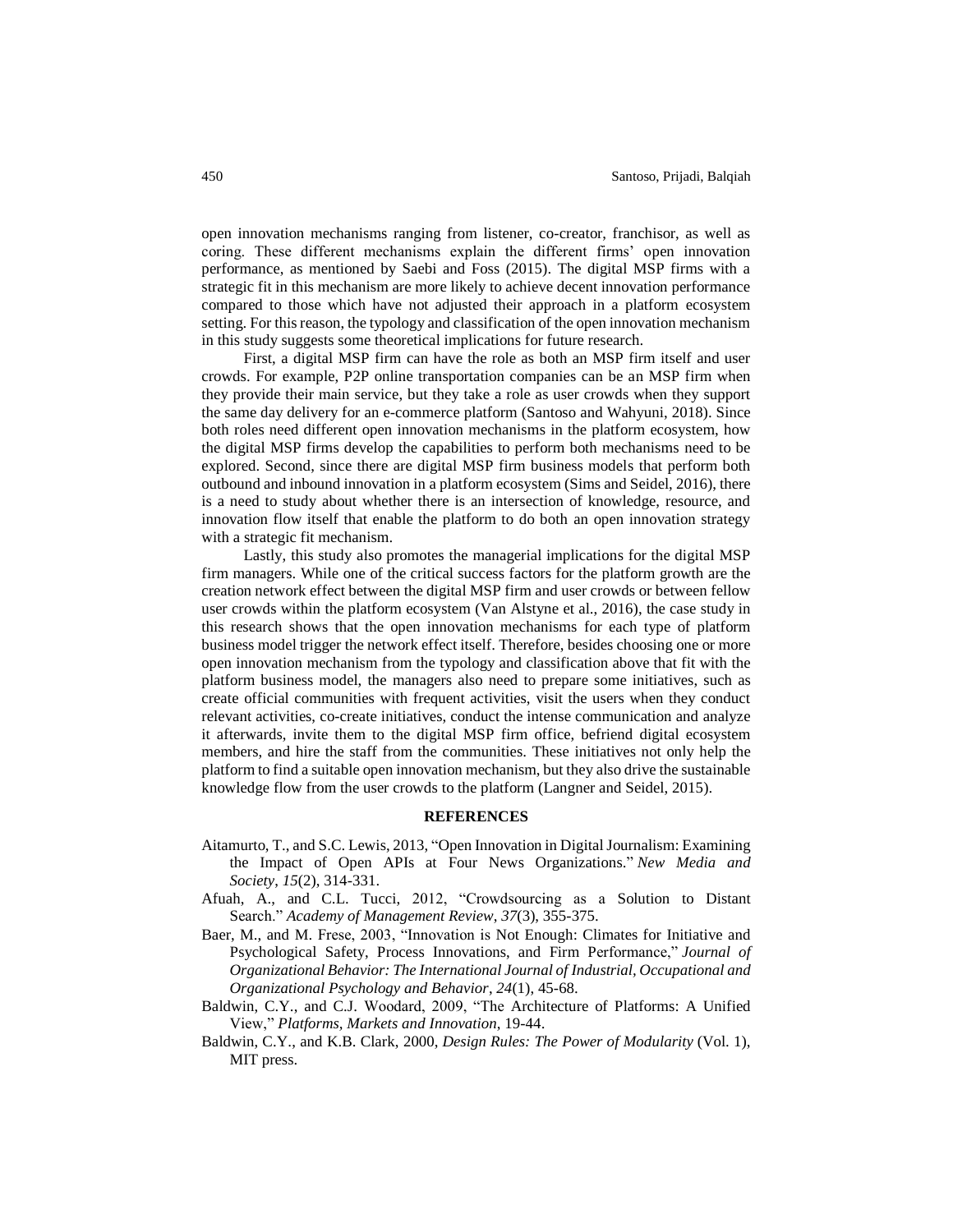- Barney, J.B., 1986, "Organizational Culture: Can It Be a Source of Sustained Competitive Advantage?," *Academy of Management Review*, *11*(3), 656-665.
- Birkinshaw, J., J. Bessant, and R. Delbridge, 2007, "Finding, Forming, and Performing: Creating Networks for Discontinuous Innovation," *California Management Review*, *49*(3), 67-84.
- Bogers, M., A.K. Zobel, A. Afuah, E. Almirall, S. Brunswicker, L. Dahlander, L. Frederiksen, A. Gawer, M. Gruber, S. Haefliger, and J. Hagedoorn, 2017, "The Open Innovation Research Landscape: Established Perspectives and Emerging Themes across Different Levels of Analysis," *Industry and Innovation*, *24*(1), 8-40.
- Bogers, M., A. Afuah, and B. Bastian, 2010, "Users as Innovators: A Review, Critique, and Future Research Directions," *Journal of Management*, *36*(4), 857-875.
- Boudreau, K.J., 2012, "Let a Thousand Flowers Bloom? An Early Look at Large Numbers of Software App Developers and Patterns of Innovation," *Organization Science*, *23*(5), 1409-1427.
- Boudreau, K., 2010. "Open Platform Strategies and Innovation: Granting Access vs. Devolving Control," *Management Science*, *56*(10), 1849-1872.
- Bresnahan, T.F., and M. Trajtenberg, 1995, "General Purpose Technologies 'Engines of Growth'?," *Journal of Econometrics*, *65*(1), 83-108.
- Bukalapak, 2018, "Mitra Bukalapak: Tingkatkan Keuntungan Warung / Usahamu," [online] *Mitra Bukalapak*, Available at: https://agen.bukalapak.com/daftar-mitra [Accessed 24 Nov. 2018].
- Charbonnier-Voirin, A., A. El Akremi, and C. Vandenberghe, 2010, "A Multilevel Model of Transformational Leadership and Adaptive Performance and the Moderating Role of Climate for Innovation," *Group and Organization Management*, *35*(6), 699-726.
- Chesbrough, H.W., 2011, "Bringing Open Innovation to Services," *MIT Sloan Management Review*, *52*(2), 85.
- Chesbrough, H., W. Vanhaverbeke, and J. West, eds., 2006, *Open Innovation: Researching a New Paradigm*, Oxford University Press on Demand.
- Chesbrough, H.W., 2003, *Open Innovation: The New Imperative for Creating and Profiting from Technology*, Harvard Business Press.
- Chiaroni, D., V. Chiesa, and F. Frattini, 2011, "The Open Innovation Journey: How Firms Dynamically Implement the Emerging Innovation Management Paradigm," *Technovation*, *31*(1), 34-43.
- Choi, K.B., H. Koo Moon, and W. Ko, 2013, "An Organization's Ethical Climate, Innovation, and Performance: Effects of Support for Innovation and Performance Evaluation," *Management Decision*, *51*(6), 1250-1275.
- Cohen, W.M., and D.A. Levinthal, 1990. "Absorptive Capacity: a New Perspective on Learning and Innovation," *Administrative Science Quarterly,* 35, 128-152.
- Crespell, P., and E. Hansen, 2008, "Work Climate, Innovativeness, and Firm Performance in the US Forest Sector: in Search of a Conceptual Framework," *Canadian Journal of Forest Research*, *38*(7), 1703-1715.
- Crossan, M.M., and M. Apaydin, 2010, "A Multi‐Dimensional Framework of Organizational Innovation: A Systematic Review of the Literature," *Journal of Management Studies*, *47*(6), 1154-1191.
- Dahlander, L., and D. M. Gann, 2010, "How Open Is Innovation?," *Research Policy*, *39*(6), 699-709.
- Dahlander, L., and M. W. Wallin, 2006, "A Man on the Inside: Unlocking Communities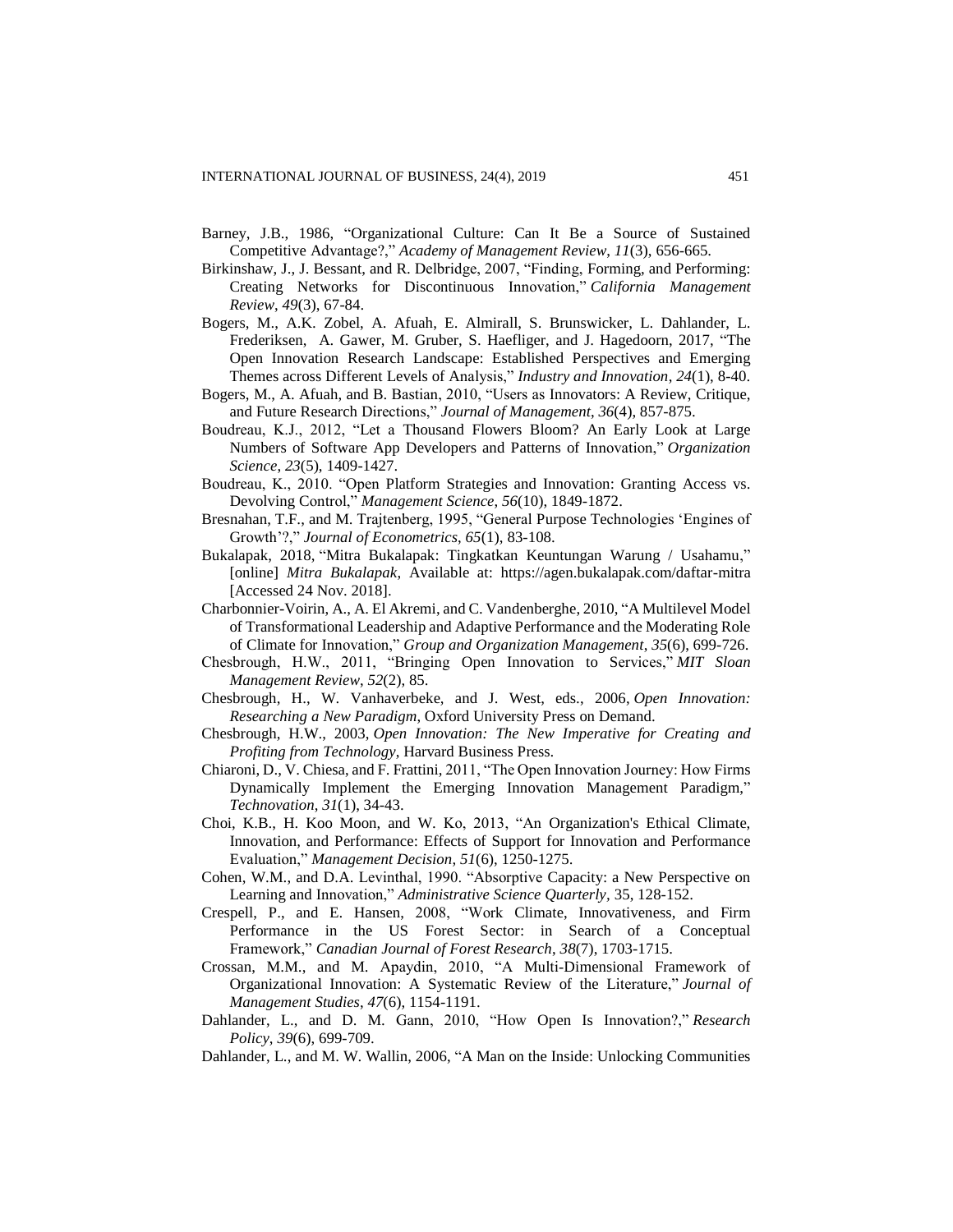as Complementary Assets," *Research Policy*, *35*(8), 1243-1259.

- Eisenhardt, K.M., and M. E. Graebner, 2007, "Theory Building from Cases: Opportunities and Challenges," *The Academy of Management Journal*, *50*(1), 25-32.
- Eisenhardt, K.M., 1989, "Building Theories from Case Study Research," *Academy of management review*, *14*(4), 532-550.
- Eisenmann, T., G. Parker, and M. Van Alstyne, 2010, "Platform Envelopment," *Strategic Management Journal, 32*, 1270-1285.
- Eisenmann, T., G. Parker, and M.W. Van Alstyne, 2009, "Opening Platforms: How, When and Why?," *Platforms, Markets and Innovation*, 131-162.
- Eisenmann, T., G. Parker, and M.W. Van Alstyne, 2006, "Strategies for Two-Sided Markets," *Harvard Business Review*, *84*(10), 92.
- Enkel, E., O. Gassmann, and H. Chesbrough, 2009, "Open R&D and Open Innovation: Exploring the Phenomenon," *R&D Management*, *39*(4), 311-316.
- Gassmann, O., and E. Enkel, 2004, "Towards a Theory of Open Innovation: Three Core Process Archetypes," *In: Proceedings of the R&D Management Conference (RADMA).* Sessimbra.
- Gawer, A., 2014, "Bridging Differing Perspectives on Technological Platforms: Toward an Integrative Framework," *Research Policy*, *43*(7), 1239-1249.
- Gawer, A., and M.A. Cusumano, 2008, "How Companies Become Platform Leaders," *MIT Sloan Management Review*, *49*(2), 28-35.
- Hagiu, A., and J. Wright, 2014, "Marketplace or Reseller?," *Management Science*, *61*(1), 184-203.
- Hansen, S., N. Berente, J. Pike, and P. J. Bateman, 2008, "Productivity and Play in Organizations: Executive Perspectives on the Real-World Organizational Value of Immersive Virtual Environments," *Artifact*, *2*(2), 69-81.
- Hsieh, Y.J., and Y. J. Wu, 2018, "Entrepreneurship through the Platform Strategy in the Digital Era: Insights and Research Opportunities," *Computers in Human Behavior, in press*
- Jeppesen, L.B., and K.R. Lakhani, 2010, "Marginality and Problem-Solving Effectiveness in Broadcast Search." *Organization Science*, *21*(5), 1016-1033.
- Langner, B., and V. P. Seidel, 2015, "Sustaining the Flow of External Ideas: The Role of Dual Social Identity across Communities and Organizations," *Journal of Product Innovation Management*, *32*(4), 522-538.
- Mazzola, E., M. Bruccoleri, and G. Perrone, 2012, "The Effect of Inbound, Outbound and Coupled Innovation on Performance," *International Journal of Innovation Management*, *16*(06), 1240008.
- Nieto, M.J., and L. Santamaría, 2007, "The Importance of Diverse Collaborative Networks for the Novelty of Product Innovation," *Technovation*, *27*(6-7), 367-377.
- Parker, G.G., and M.W. Van Alstyne, 2005, "Two-Sided Network Effects: A Theory of Information Product Design," *Management Science*, *51*(10), 1494-1504.
- Parmentier, G., and V. Mangematin, 2014, "Orchestrating Innovation with User Communities in the Creative Industries," *Technological Forecasting and Social Change*, *83*, 40-53.
- Piller, F., and J. West, 2014, "Firms, Users, and Innovation," *New Frontiers in Open Innovation*, *29*(1), 29-49.
- Piller, F., C. Ihl, and A. Vossen, 2011, "Customer Co-Creation: Open Innovation with Customers," in *New Forms of Collaborative Innovation and Production on the*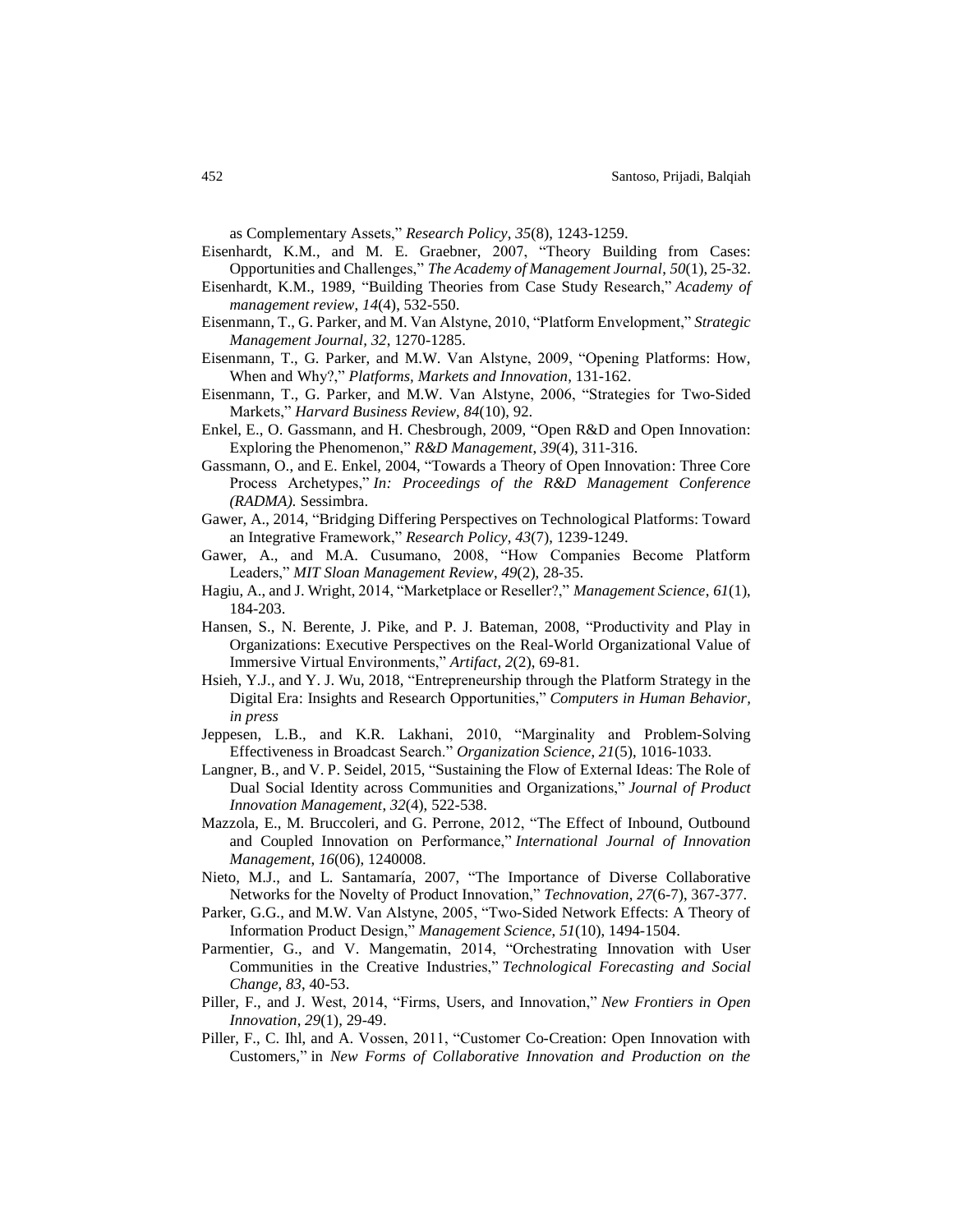*Internet: An Interdisciplinary Perspective*. Volker Wittke and Heidemarie Hanekop (eds.), Seiten/Artikel-Nr: 31-62*.*

- Prahalad, C.K., and V. Ramaswamy, 2004, "Co-Creating Unique Value with Customers," *Strategy and Leadership*, *32*(3), 4-9.
- Rayna, T., and L. Striukova, 2015, "Open Innovation 2.0: is Co-Creation the Ultimate Challenge?," *International Journal of Technology Management*, *69*(1), 38-53.
- Remneland‐Wikhamn, B., and W. Wikhamn, 2011, "Open Innovation Climate Measure: The Introduction of a Validated Scale," *Creativity and Innovation Management*, *20*(4), 284-295.
- Rindova, V.P., L.L. Martins, and A. Yeow, 2016, "The Hare and the Fast Tortoise: Dynamic Resource Reconfiguration and the Pursuit of New Growth Opportunities by Yahoo and Google (1995–2007)," *Advances in Strategic Management, 35*, 253- 284.
- Rindova, V.P., A. Yeow, L.L. Martins, and S. Faraj, 2012, "Partnering Portfolios, Value‐ Creation Logics, and Growth Trajectories: A Comparison of Yahoo and Google (1995 to 2007)." *Strategic Entrepreneurship Journal*, *6*(2), 133-151.
- Rohrbeck, R., K. Hölzle, and H.G. Gemünden, 2009, "Opening up for Competitive Advantage–How Deutsche Telekom Creates an Open Innovation Ecosystem," *R&D Management*, *39*(4), 420-430.
- Saebi, T., and N.J. Foss, 2015, "Business Models for Open Innovation: Matching Heterogeneous Open Innovation Strategies with Business Model Dimensions," *European Management Journal*, *33*(3), 201-213.
- Santoso, A.S., and S. Wahyuni, 2018, "Maximizing Strategic Alliances in the Multi-Sided Platform Firms," *International Journal of Business*, *23*(1), 26-52.
- Sethibe, T., and R. Steyn, 2016, "Organizational Climate, Innovation and Performance: A Systematic Review," *Journal of Entrepreneurship and Innovation in Emerging Economies*, *2*(2), 161-174.
- Schweisfurth, T., C. Raasch, and C. Herstatt, 2011, "Free Revealing in Open Innovation: a Comparison of Different Models and their Benefits for Companies." *International Journal of Product Development*, *13*(2), 95-118.
- Sims, J. and V. P. Seidel, 2016, "Organizations Coupled with Communities: the Strategic Effects on Firms Engaged in Community-Coupled Open Innovation," *Industrial and Corporate Change*, *26*(4), 647-665.
- Spithoven, A., B. Clarysse, and M. Knockaert, 2010, "Building Absorptive Capacity to Organise Inbound Open Innovation in Traditional Industries," *Technovation*, *30*(2), 130-141.
- Stanko, M.A., G.J. Fisher, and M. Bogers, 2017, "Under the Wide Umbrella of Open Innovation," *Journal of Product Innovation Management*, *34*(4), 543-558.
- Stanko, M.A. and D. H. Henard, 2017, "Toward a Better Understanding of Crowdfunding, Openness and the Consequences for Innovation," *Research Policy*, *46*(4), 784-798.
- Teece, D.J., 2007, "Explicating Dynamic Capabilities: The Nature and Microfoundations of (Sustainable) Enterprise Performance," *Strategic Management Journal*, *28*(13), 1319-1350.
- Teigland, R., P.M. Di Gangi, B.T. Flåten, E. Giovacchini, and N. Pastorino, 2014. Balancing on a Tightrope: Managing the Boundaries of a Firm-Sponsored OSS Community and its Impact on Innovation and Absorptive Capacity. *Information and*